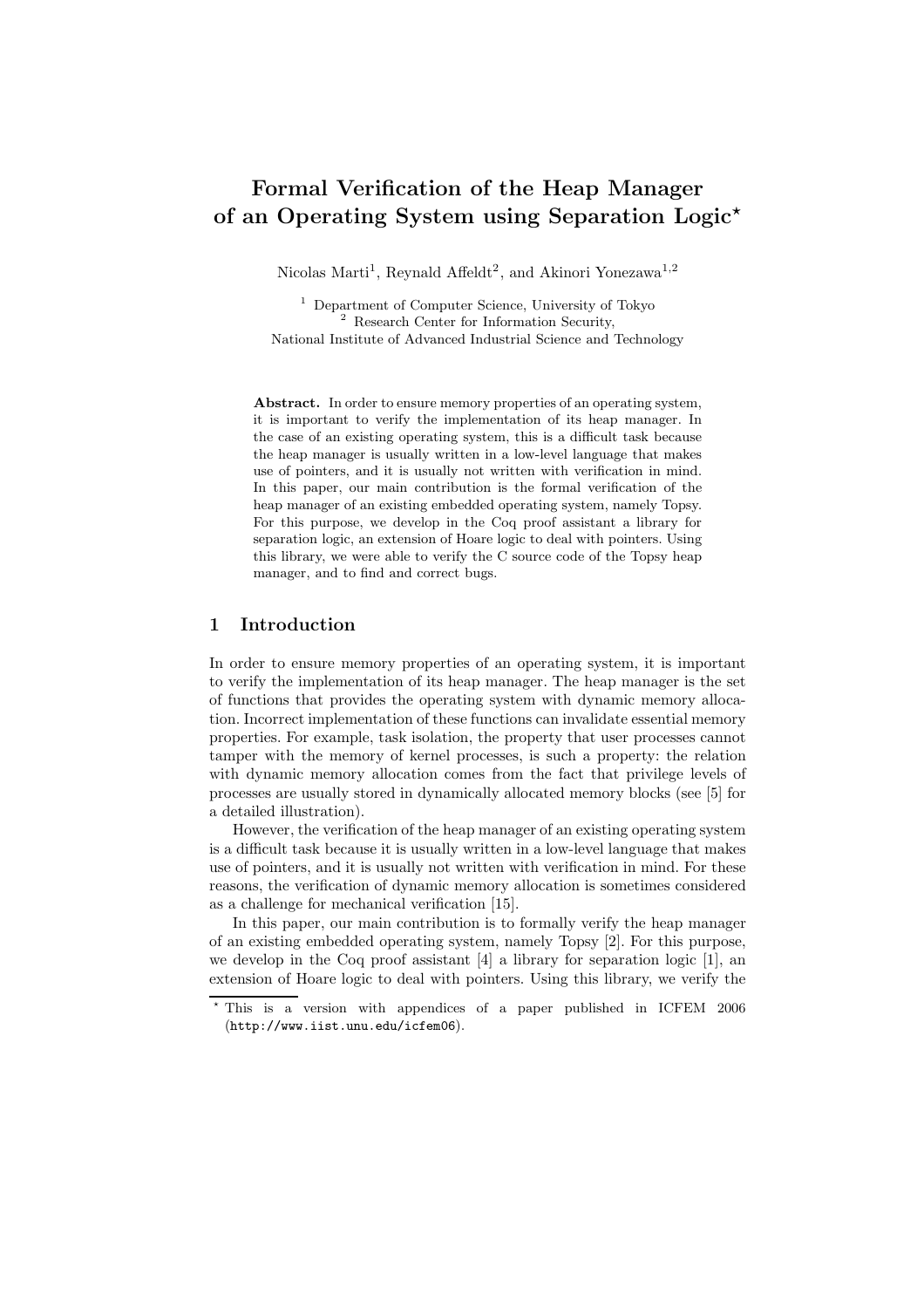C source code of the Topsy heap manager. In fact, this heap manager proves harder to deal with than dynamic memory allocation facilities verified in previous studies (see Sect. 8 for a comparison). A direct side-effect of our approach is to provide advanced debugging. Indeed, our verification highlights several issues and bugs in the original source code (see Sect. 7.1 for a discussion).

We chose the Topsy operating system as a test-bed for formal verification of memory properties. Topsy was initially created for educational use and has recently evolved into an embedded operating system for network cards [3]. It is well-suited for mechanical verification because it is small and simple, yet it is a realistic use-case because it includes most classical features of operating systems.

The paper is organized as follows. In Sect. 2, we give an overview of the Topsy heap manager, and we explain our verification goal and approach. In Sect. 3, we introduce separation logic and explain how we encode it in Coq. In Sect. 4, we formally specify and prove the properties of the underlying data structure used by the heap manager. In Sect. 5, we formally specify and explain the verification of the functions of the heap manager. In Sect. 6, we discuss practical aspects of the verification such as automation and translation from the original C source code. In Sect. 7, we discuss the outputs of our experiment: in particular, issues and bugs found in the original source code of the heap manager. In Sect. 8, we comment on related work. In Sect. 9, we conclude and comment on future work.

# 2 Verification Goal and Approach

#### 2.1 Topsy Heap Manager

The heap manager of an operating system is the set of functions that provides dynamic memory allocation. In Topsy, these functions and related variables are defined in the files Memory/MMHeapMemory. $\{h, c\}$ , with some macros in the file Topsy/Configuration.h. We are dealing here with the heap manager of Topsy version 2; a browsable source code is available online [2].

The heap is the area of memory reserved by Topsy for the heap manager. The latter divides the heap into allocated and free memory blocks: allocated blocks are memory blocks in use by programs, and free blocks form a pool of memory available for new allocations. In order to make an optimal use of the memory, allocated and free memory blocks form a partition of the heap. This is achieved by implementing memory blocks as a simply-linked list of contiguous blocks. In the following, we refer to this data structure as a heap-list.

In a heap-list, each block consists of a two-fields header and an array of memory. The first field of the header gives information on the status of the block (allocated or free, corresponding to the Alloc and Free flags); the second field is a pointer to the next block, which starts just after the current block. For example, here is a heap-list with one allocated block and one free block:

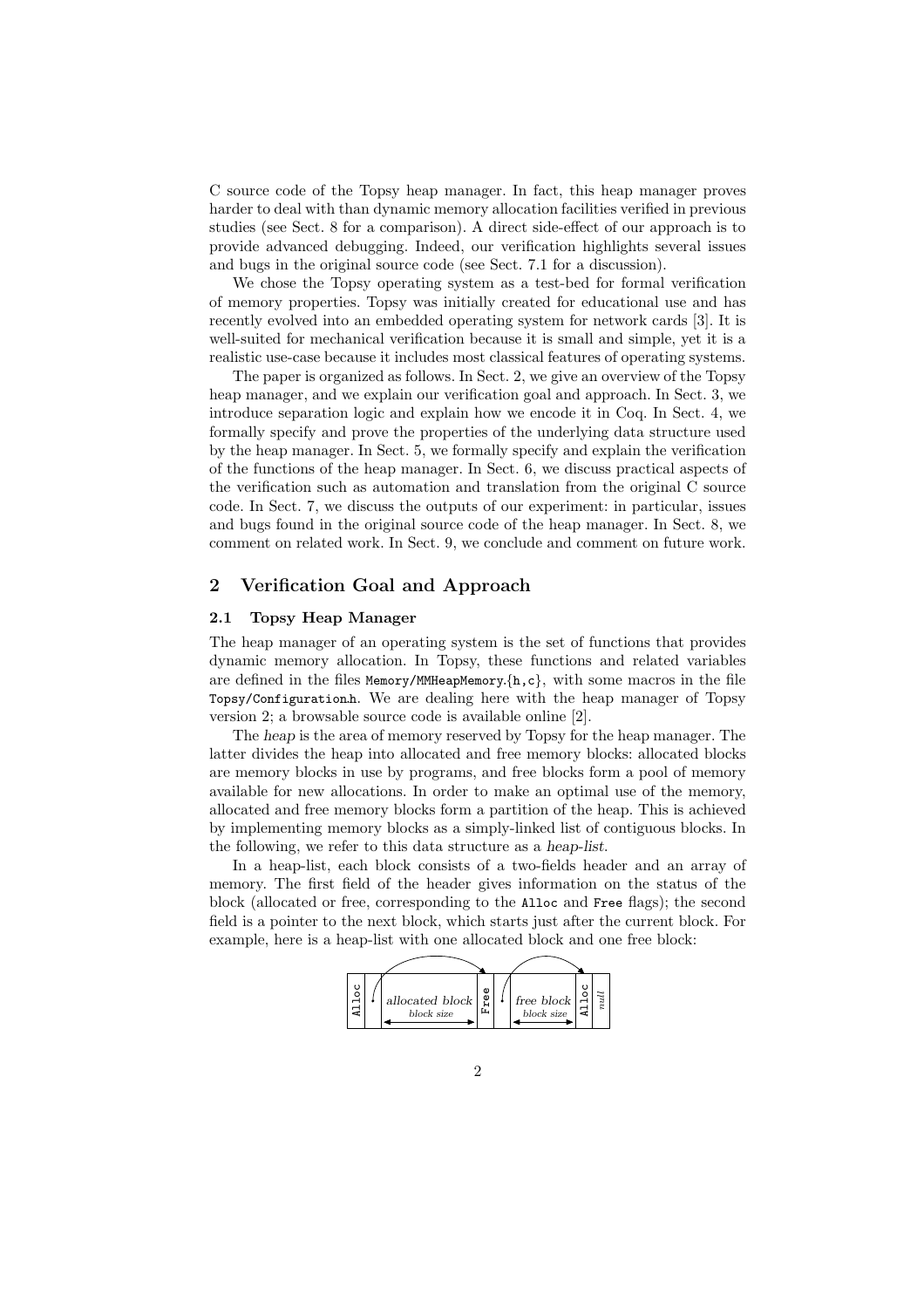Observe that the size of the arrays of memory associated to blocks can be computed using the values of pointers. (In this paper, when we talk about the size of a block, we talk about its "effective" size, that is the size of the array of memory associated to it, this excludes the header.) The terminal block of the heap-list always consists of a sole header, marked as allocated, and pointing to null.

Initialization of the heap manager is provided by the following function:

#### Error hmInit(Address addr) {...}

Concretely, hmInit initializes the heap-list by building a heap-list with a single free block that spans the whole heap. The argument is the starting location of the heap. The size of the heap-list is defined by the macro KERNELHEAPSIZE. The function always returns HM\_INITOK.

Allocation is provided by the following function:

#### Error hmAlloc(Address\* addressPtr, unsigned long int size)  $\{ \ldots \}$

The role of hmAlloc is to insert new blocks marked as allocated into the heap-list. The first argument is a pointer provided by the user to get back the address of the allocated block, the second argument is the desired size. In case of successful allocation, the pointer contains the address of the newly allocated block and the value HM\_ALLOCOK is returned, otherwise the value HM\_ALLOCFAILED is returned. In order to limit fragmentation, hmAlloc performs compaction of contiguous free blocks and splitting of free blocks.

Deallocation is provided by the following function:

## Error hmFree(Address address) {...}

Concretely, hmFree turns allocated blocks into free ones. The argument corresponds to the address of the allocated block to free. The function returns HM\_FREEOK if the block was successfully deallocated, or HM\_FREEFAILED otherwise.

#### 2.2 Verification Goal and Approach

Our goal is to verify that the implementation of the Topsy heap manager is "correct". By correct, we mean that the heap manager provides the intended service: the allocation function allocates large-enough memory blocks, these memory blocks are "fresh" (they do not overlap with previously allocated memory blocks), the deallocation function turns the status of blocks into free (except for the terminal block), and the allocation and deallocation functions does not behave in unexpected ways (in particular, they do not modify neither previously allocated memory blocks nor the rest of the memory). Guaranteeing the allocation of fresh memory blocks and the non-modification of previously allocated memory blocks is a necessary condition to ensure that the heap manager preserves exclusive usage of allocated blocks. Formal specification goals corresponding to the above informal discussion are explained later in Sect. 5.

Our approach is to use separation logic to formally specify and mechanically verify the goal informally stated above. We choose separation logic for this purpose because it provides a native notion of pointer and memory separation that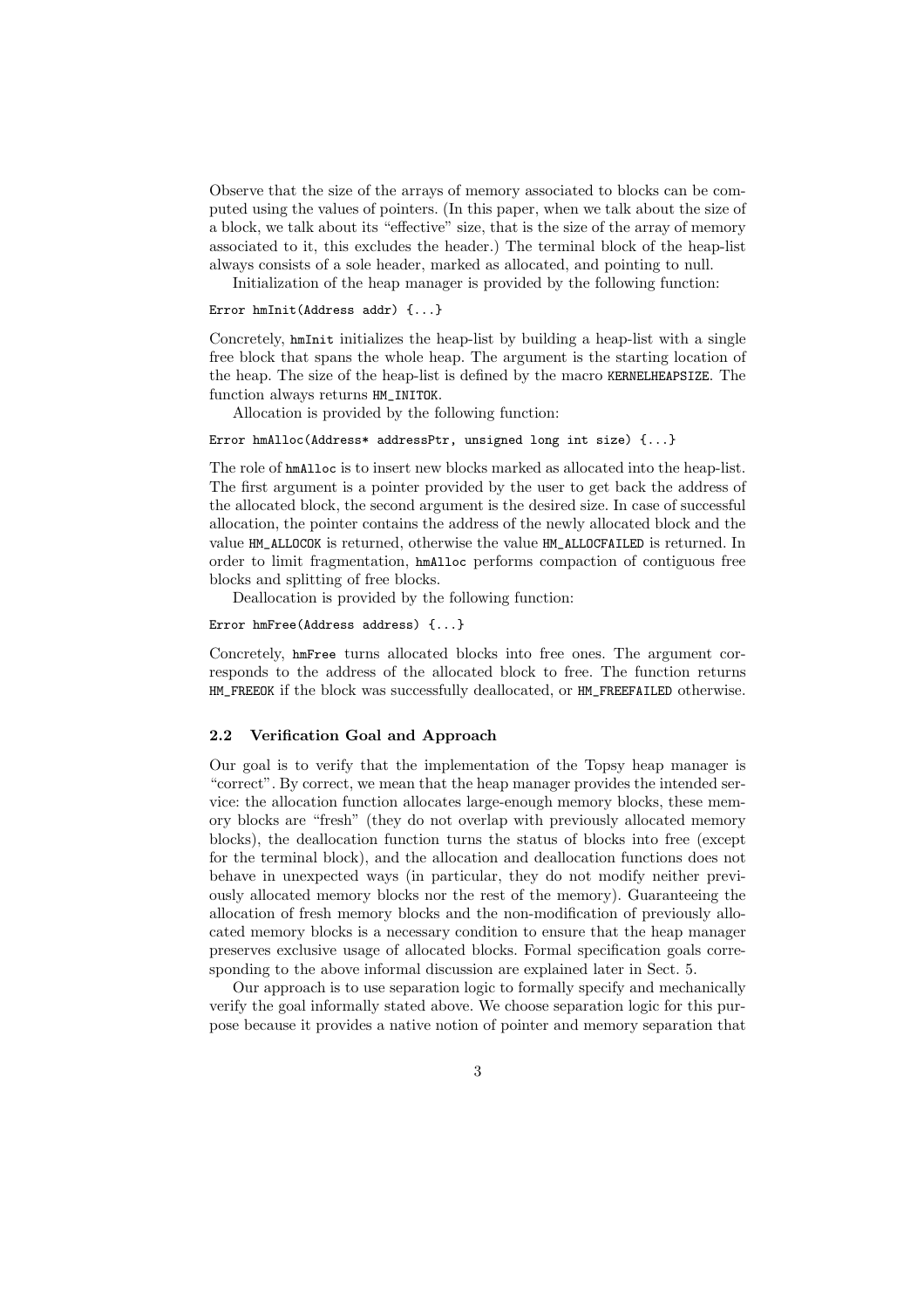facilitates the specification of heap-lists. Another advantage of separation logic is that it is close enough to the C language to enable systematic translation from the original source code of Topsy.

In the next sections, we explain how we encode separation logic in the Coq proof assistant and how we use this encoding to specify and verify the Topsy heap manager. All the verification is available online [6].

## 3 Encoding of Separation Logic

Separation logic is an extension of Hoare logic to reason about low-level programs with shared, mutable data structures [1]. Before entering the details of the formal encoding, we introduce the basic ideas behind separation logic.

Brief Introduction to Separation Logic Let us consider the program  $x \star \leftarrow 4$  that puts the value 4 into a memory cell pointed to by the variable  $x$ . Let us assume that this cell originally contained a pointer to a contiguous cell with the value 2. Informally, the corresponding Hoare triple could be written as follows:

$$
\left\{\begin{array}{c}\begin{bmatrix} 1\\1\\x\end{bmatrix} \\ x \end{array}\right\} \quad x \ast \leftarrow 4 \quad \left\{\begin{array}{c}\begin{bmatrix} 4 & 2\\1 & x \end{bmatrix} \\ x \end{array}\right\}
$$

Separation logic provides connectives to conveniently specify and reason about such Hoare triples. In particular, it extends the language of assertions of Hoare logic with a separating conjunction  $\star$  that asserts that its subformulas hold for disjoint parts of the memory. For illustration, the pre/post-conditions above would be respectively written  $(x \mapsto p) \star (p \mapsto 2)$  and  $(x \mapsto 4) \star (p \mapsto 2)$ , where p is the *location* held by variable  $x$ . Separation logic also provides us with "axioms" to verify such triples. For example, by applying the "axiom of backward reasoning for mutation" (to be defined formally later in this section), the verification is reduced to the proof of the (classical) implication  $(x \mapsto p) \star (p \mapsto 2) \to (x \mapsto$  $p) \star ((x \mapsto 4) \star ((x \mapsto 4) \star (p \mapsto 2)))$  where  $\star$  is the separating implication; this formula is easily provable using the properties of separation logic.

In the rest of this section, we explain the formal definition of separation logic that we implemented in Coq to perform such reasoning as above. The code displayed is directly taken from the implementation; we use traditional mathematical notations instead of ASCII for Coq primitives (e.g.,  $\forall$ ,  $\exists$ ,  $\rightarrow$ ,  $\land$ ,  $\neq$ ,  $\geq$  instead of forall, exists, ->,  $\land$ , <>, >=).

#### 3.1 The Programming Language

The programming language of separation logic is imperative. The current state of execution is represented by a pair of a store (that maps local variables to values) and a heap (a finite map from locations to values). We have an abstract type var.v for variables (ranged over by x, y), a type loc for locations (ranged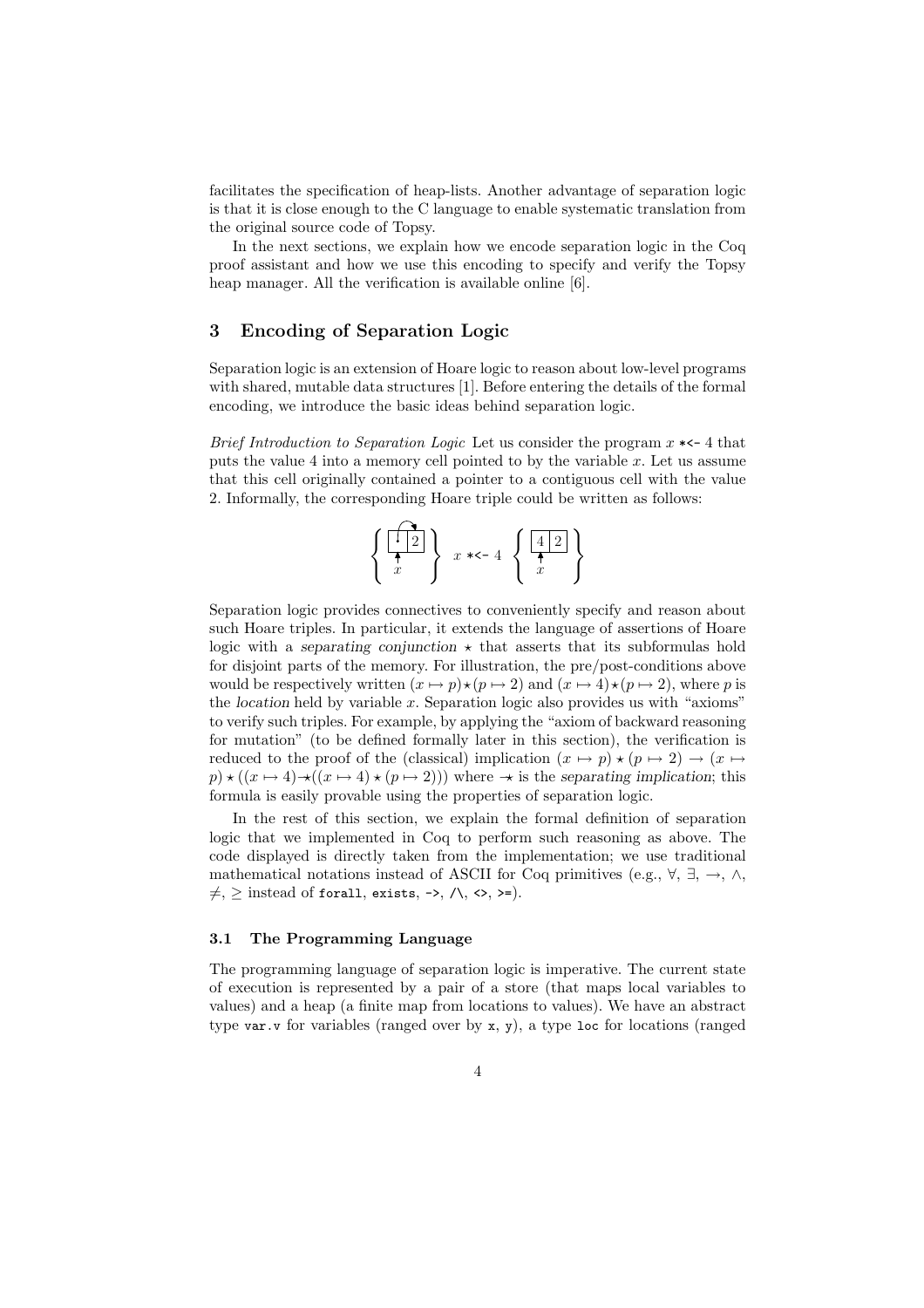over by p,  $adr$ ), and a type val for values (ranged over by v, w) with the condition that all values can be seen as locations (so as to enable pointer arithmetic). Our implementation is essentially abstracted over the choice of types, yet, in our experiments, we have taken the native Coq types of naturals nat and relative integers Z for loc and val so as to benefit from better automation. Stores and heaps are implemented by two modules store and heap whose types are (excerpts):

```
Module Type STORE.
Parameter s : Set. (* the abstract type of stores *)
 Parameter lookup : var.v \rightarrow s \rightarrow val.Parameter update : var.v \rightarrow val \rightarrow s \rightarrow s.
End STORE.
Module Type HEAP.
Parameter l : Set. (* locations *)
Parameter v : Set. (* values *)
 Parameter h : Set. (* the abstract type of heaps *)
 Parameter emp : h. (* the empty heap *)
 Parameter singleton : 1 \rightarrow v \rightarrow h. (* singleton heaps *)
 Parameter lookup : 1 \rightarrow h \rightarrow option v.
 Parameter update : 1 \rightarrow v \rightarrow h \rightarrow h.
 Parameter union : h \to h \to h. Notation "h1 \# h2" := (union h1 h2).
Parameter disjoint : h → h → Prop. Notation "h1 \perp h2" := (disjoint h1 h2).
End HEAP.
```

```
Definition state := prod store.s heap.h.
```
To paraphrase the implementation, (store.lookup x s) is the value of the variable x in store s; (store.update  $x \vee s$ ) is the store s in which the variable x has been updated with the value v; (heap.lookup p h) is the contents (if any) of location p; (heap.update  $p \nu h$ ) is the heap h in which the location p has been mutated with the value v;  $h \oplus h'$  is the disjoint union of h and h'; and  $h \perp h'$ holds when h and h' have disjoint domains.

The programming language of separation logic manipulates arithmetic and boolean expressions that are evaluated w.r.t. the store. They are encoded by the inductive types expr and expr\_b (the parts of the definitions which are not essential to the understanding of this paper are abbreviated with "..."):

```
Inductive expr : Set :=
  var_e : var.v \rightarrow expr| int_e : val \rightarrow expr
| add_e : expr \rightarrow expr \rightarrow expr Notation "e1 '+e' e2" := (add_e e1 e2).
...
Definition null := int_e 0%Z.
Definition nat_e x := int_e (Z_of_nat x).
Definition field x f := var_e x + e int_e f.
                                                   Notation "x '-.>' f " := (field x f).
Inductive expr_b : Set :=
  eq_b : \exp \rightarrow expr \rightarrow expr_b Notation "e == e'" := (eq_b e e').
| neq_b : expr \rightarrow expr \rightarrow expr_b Notation "e =/= e'" := (neq_b e e').<br>| and_b : expr_b \rightarrow expr_b \rightarrow expr_b Notation "e &&& e'" := (and_b e e').
| and_b : expr_b \rightarrow expr_b \rightarrow expr_b| gt_b : expr \rightarrow expr \rightarrow expr_b Notation "e >> e'" := (gt_b e e').
...
```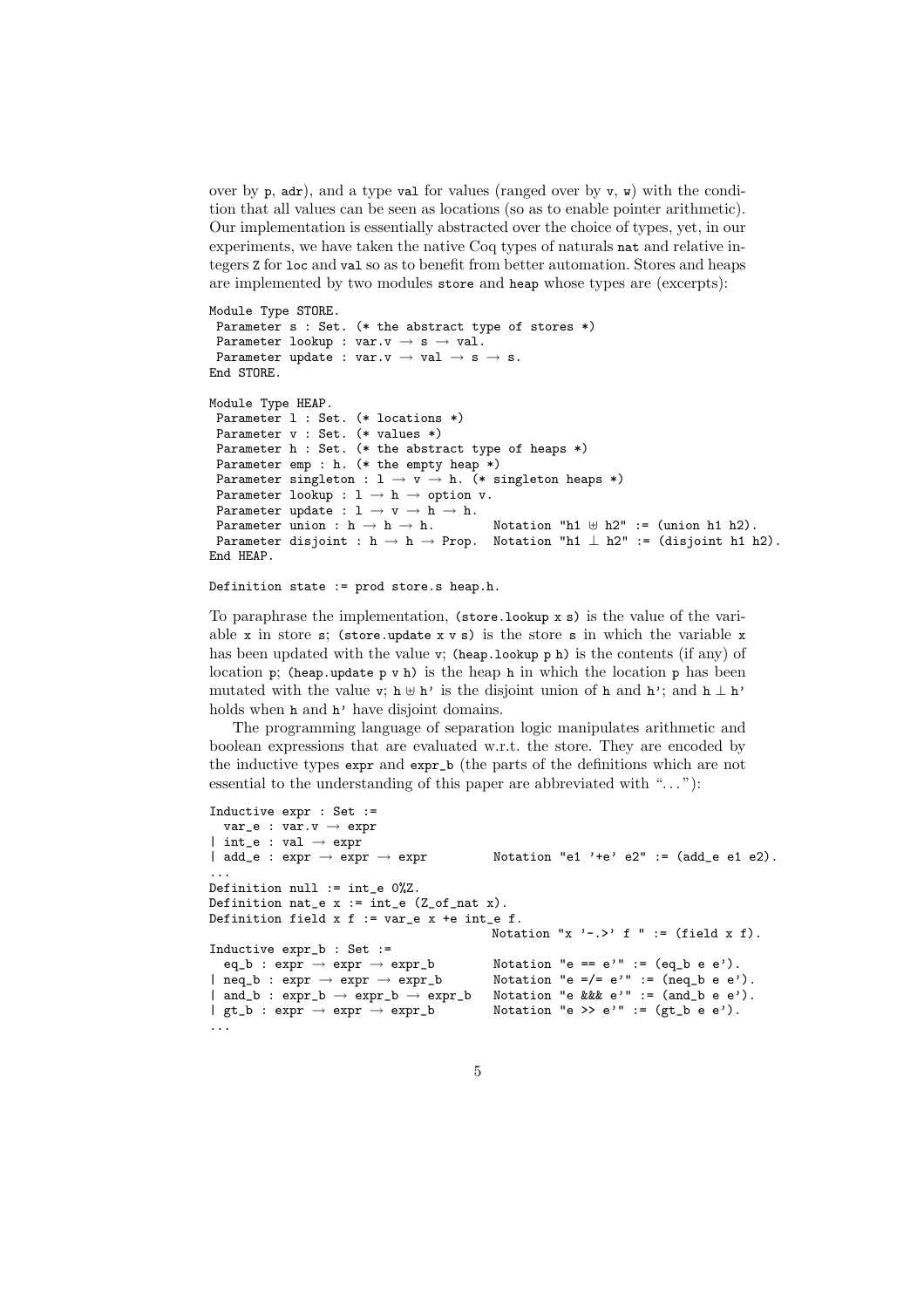There is an evaluation function eval such that (eval e s) is the result of evaluating the expression e w.r.t. the store s.

The commands of the programming language of separation logic are also encoded by an inductive type:

```
Inductive cmd : Set :=
  assign : var.v \rightarrow expr \rightarrow cmd Notation "x <- e" := (assign x e).
| lookup : var.v \rightarrow expr \rightarrow cmd Notation "x '<-*' e" := (lookup x e).
| mutation : expr \rightarrow expr \rightarrow cmd Notation "e '*<-' f" := (mutation e f).
| seq : cmd \rightarrow cmd \rightarrow cmd \rightarrow Cmd Notation "c ; d" := (seq c d).
\begin{array}{cccc} \mid&{\tt while}&\vdots&{\tt expr\_b}&\to&{\tt cmd}&\to&{\tt cmd}\end{array}| ifte : expr_b \rightarrow cmd \rightarrow cmd → cm Notation "'ifte' b 'thendo' c 'elsedo' c"
                                                      := (ifte b c d).
```
From this presentation, we omit the memory allocation and deallocation commands of separation logic (they are not useful for our use-case precisely because we verify the implementation of a memory allocation facility).

The operational semantics of the programming language of separation logic is defined by the following inductive type. An object of type (exec  $s \circ s'$ ) represents the execution of the command c from state s to state s'. Because heaps are finite maps, lookup and mutation may fail; to take this possibility into account, we use an option type.

```
Inductive exec : option state \rightarrow cmd \rightarrow option state \rightarrow Prop :=
    exec_assign : \overline{V} s h x e,
     exec (Some (s, h)) (x <- e) (Some (store.update x (eval e s) s, h))
  | exec_lookup : ∀ s h x e p v,
     val2loc (eval e s) = p \rightarrow heap.lookup p h = Some v \rightarrowexec (Some (s, h)) (x \leq * e) (Some (store.update x v s, h))
  | exec_lookup_err : ∀ s h x e p,
     val2loc (eval e s) = p \rightarrow heap.lookup p h = None \rightarrowexec (Some (s, h)) (x \leftarrow * e) None
  | exec_mutation : ∀ s h e e' p v,
     val2loc (eval e s) = p \rightarrow heap.lookup p h = Some v \rightarrowexec (Some (s, h)) (e^* \leq -e^s) (Some (s, h) heap.update p (eval e' s) h))
  | exec_mutation_err : ∀ s h e e' p,
     val2loc (eval e s) = p \rightarrow heap.lookup p h = None \rightarrowexec (Some (s, h)) (e *<- e') None
  ...
```
#### 3.2 Assertions and Reynolds' Axioms

Assertions of Hoare logic are predicate calculus formulas with the same expressions as the programming language. In consequence, the validity of an assertion depends on the current execution state of the program. There are mainly two ways to encode the semantics of such assertions in a proof assistant:

- 1. Deep encoding: define a syntax for assertions and a satisfaction relation between states and assertions.
- 2. Shallow encoding: identify formulas with functions from states to some "boolean type".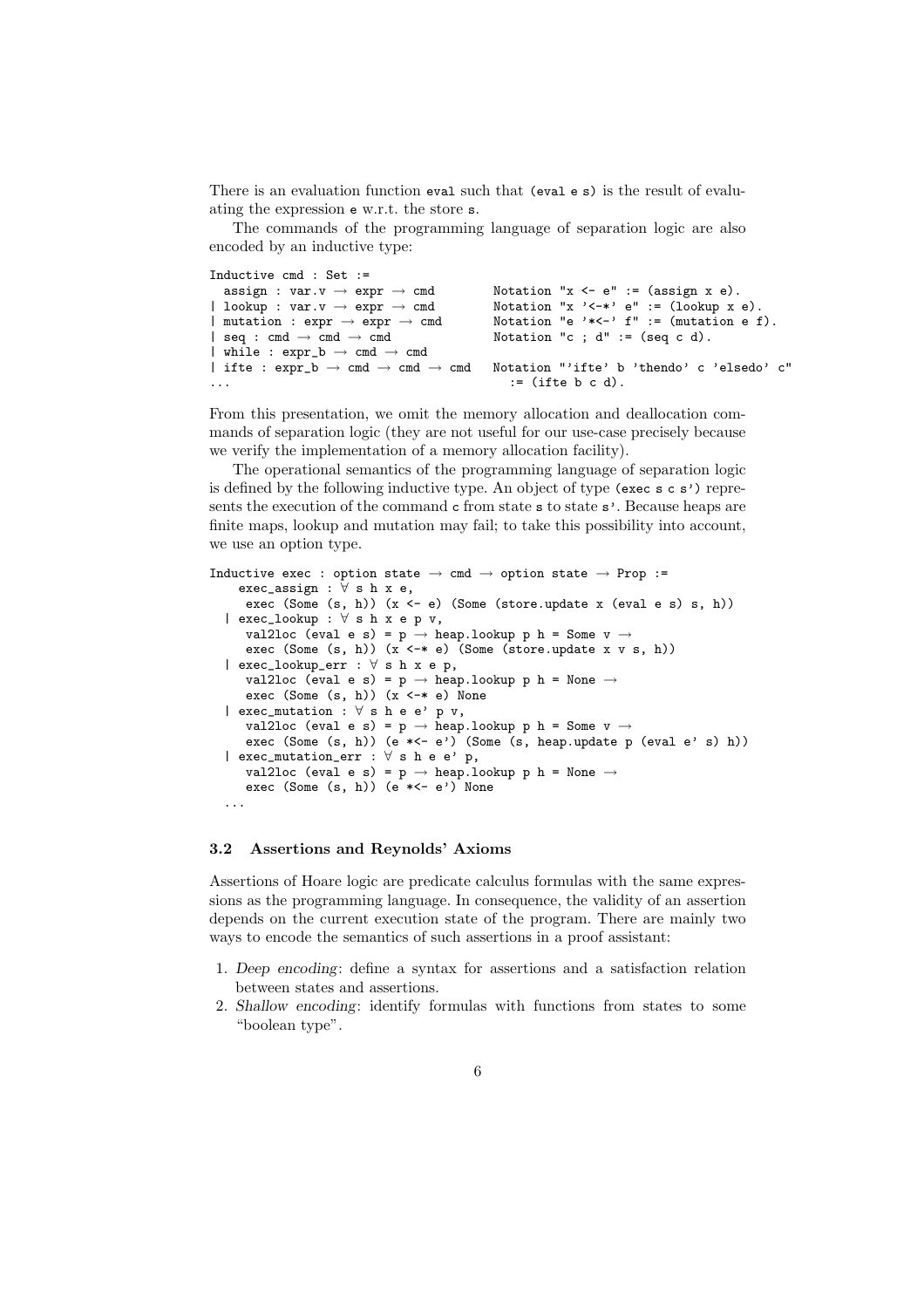The advantage of shallow encoding over deep encoding is that deciding the validity of formulas becomes a function computation, for which the proof assistant provides native facilities (for example, tactics to prove tautologies).

We have developed a shallow encoding of separation logic in Coq. For this purpose, we identify assertions of separation logic with functions from states to Prop, the native type for predicate calculus formulas. For example, True:Prop represents truth and  $\land:$ Prop  $\rightarrow$  Prop  $\rightarrow$ Prop represents classical conjunction in Coq. This gives rise to the type assert below. By way of example, we also show the encoding of truth and conjunction in separation logic.

```
Definition assert := store.s \rightarrow heap.h \rightarrow Prop.
Definition TT : assert := fun s h => True.
Definition And (P Q:assert) : assert := fun s h => P s h \land Q s h.
```
Assertions of Separation Logic The assertion that holds for empty heaps is defined by testing whether the heap is empty:

Definition emp : assert := fun s  $h \Rightarrow h =$  heap.emp.

 $e \mapsto e'$  is the formula that holds for a singleton heap whose only location is the result of evaluating e and this location has for contents the result of evaluating e':

```
Definition mapsto e e' s h := \exists p,
 val2loc (eval e s) = p \wedge h = heap.singleton p (eval e' s).
Notation "e1 \mapsto e2" := (mapsto e1 e2).
```
For example, (var\_e  $x \mapsto int_e 4$ ) asserts that the variable x points to a cell that contains the integer 4. The following derived definitions will prove useful later: e  $\mapsto$  \_ asserts that the cell **e** has some undefined contents, and **e**  $\Rightarrow$  1 asserts that there is a list l of contiguous cell contents starting from e.

The separating conjunction  $P \star Q$  holds for a heap that can be decomposed into two disjoint heaps for which P and Q respectively hold:

```
Definition con (P \ Q: assert) : assert := fun s h =>
  \exists h1, \exists h2, h1 \bot h2 \land h = h1 \oplus h2 \land P s h1 \land Q s h2.
Notation "P \times Q'' := (con P Q).
```
For example,  $\text{(var_e x} \mapsto \text{nat}_e \text{ p}) \star (\text{nat}_e \text{ p} \mapsto \text{int}_e \text{ p})$  is the formal version of the example given in the beginning of this section.

The separating implication  $P \rightarrow Q$  is less intuitive. It is used to represent logically mutations. In particular, the idiom ( $e \mapsto e \star (e \mapsto e' \star P)$ ) holds for a heap such that the mutation of location  $\epsilon$  to contents  $\epsilon'$  leads to a heap that satisfies P. Section 4.2 gives a concrete example of such a formula together with its utilization. For the time being, we limit ourselves to the formal definition:

Definition imp  $(P \ Q$ : assert) : assert := fun s h =>  $\forall h', h \perp h' \wedge P s h' \rightarrow \forall h''', h'' = h \uplus h' \rightarrow Q s h'''.$ Notation " $P \rightarrow Q''$  := (imp P Q).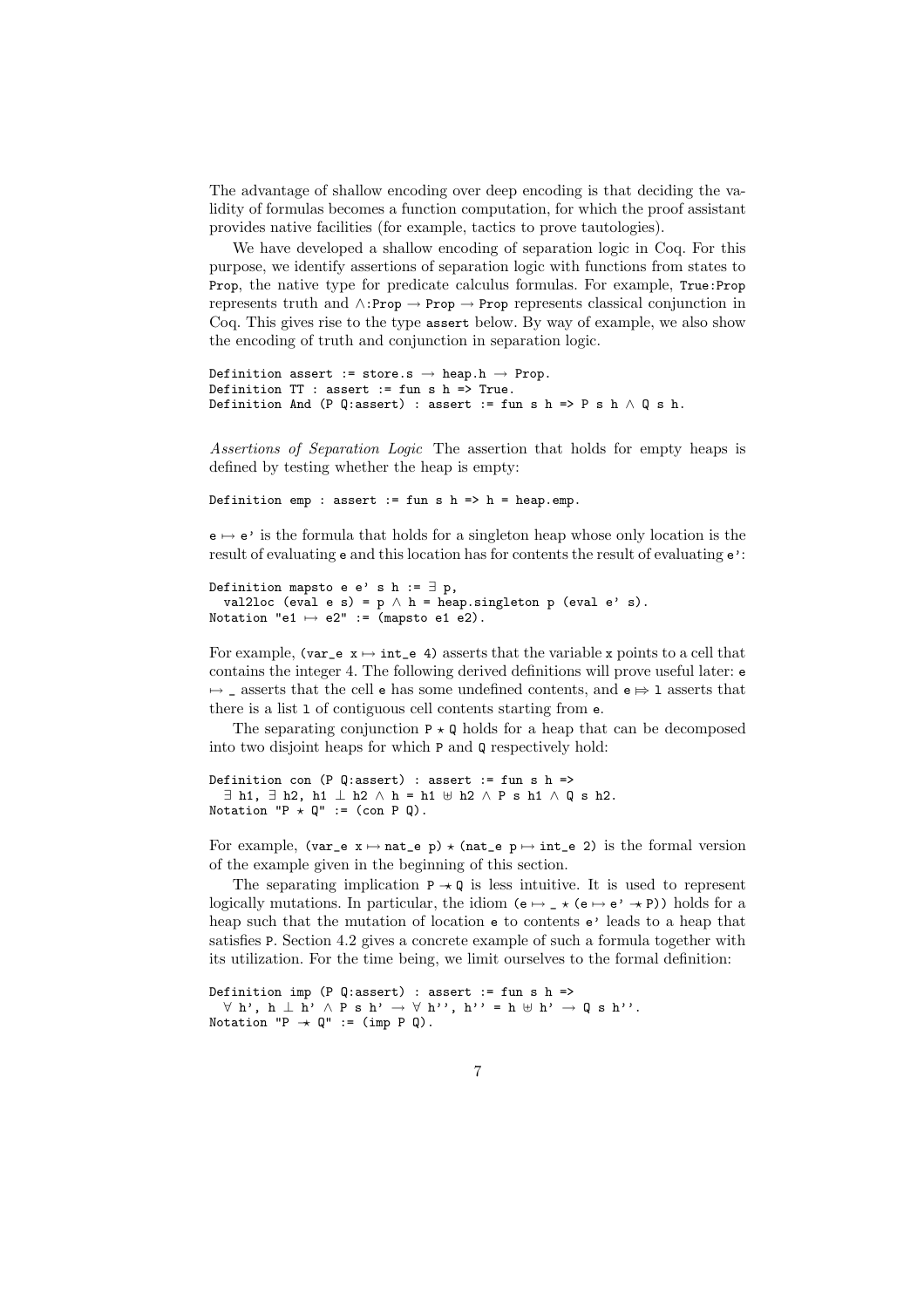Reynolds' Axioms The axioms of separation logic are defined by the following inductive type. An object of type (semax  $P \subset Q$ ) represents the fact that, going from a state satisfying P, the execution of the command c leads to a state satisfying Q:

```
Inductive semax : assert \rightarrow cmd \rightarrow assert \rightarrow Prop :=
    semax_assign : \forall P \times e,
     semax (update_store2 x e P) (x <- e) P
  | semax_lookup : ∀ P x e,
     semax (lookup2 x e P) (x <-* e) P
  | semax_mutation : ∀ P e e',
     semax (update_heap2 e e' P) (e *<- e') P
  | semax_seq : \forall P Q R c d,
     semax P c Q \rightarrow semax Q d R \rightarrow semax P (c ; d) R
  ...
```
Notation " $\{ \{ P \} \}$  c  $\{ \{ Q \} \}$ " := (semax P c Q).

where update\_store2, etc. are predicate transformers, for example:

```
Definition update_store2 (x:var.v) (e:expr) (P:assert) : assert :=
  fun s h \Rightarrow P (store.update x (eval e s) s) h.
```
Using these definitions, we have implemented much of [1], including in particular the proof of soundness of the axioms of separation logic, the "frame rule", various axioms for backward reasoning, etc. For example, let us just give the axiom for backward reasoning used in the example at the beginning of this section:

```
Lemma semax mutation backwards : \forall P e e',
  {{ fun s h => \exists e'', (e \mapsto e'' \star (e \mapsto e' \star P)) s h }} e *<- e' {{ P }}.
```
# 4 The Heap-list Data Structure

#### 4.1 The Heap-list Assertion

We define an assertion called  $\text{Heap}_\text{List}$  that holds for heaps that contain a wellformed heap-list. Separation logic is very convenient for this purpose. In particular, the property that blocks are disjoint can be expressed using the separating conjunction. The fact the blocks are contiguous relies on pointer arithmetic and this can also be expressed directly in separation logic.

Before defining the Heap List assertion, we define an assertion to represent arrays of memory, i.e. sets of contiguous locations. Array p sz holds for a heap whose locations  $p, \ldots, p$ +sz-1 have some contents:

```
Fixpoint Array (p:loc) (size:nat) {struct size} : assert :=
  match size with
    0 \Rightarrow emp
    | S n => (fun s h => \exists y, (nat_e p \mapsto int_e y) s h) \star Array (p+1) n
  end.
```
We now come to the definition of heap-lists without terminal block (let us call them pre-heap-lists for convenience). Intuitively, (hl p l) represents the set of headers of a pre-heap-list whose first block starts at location p together with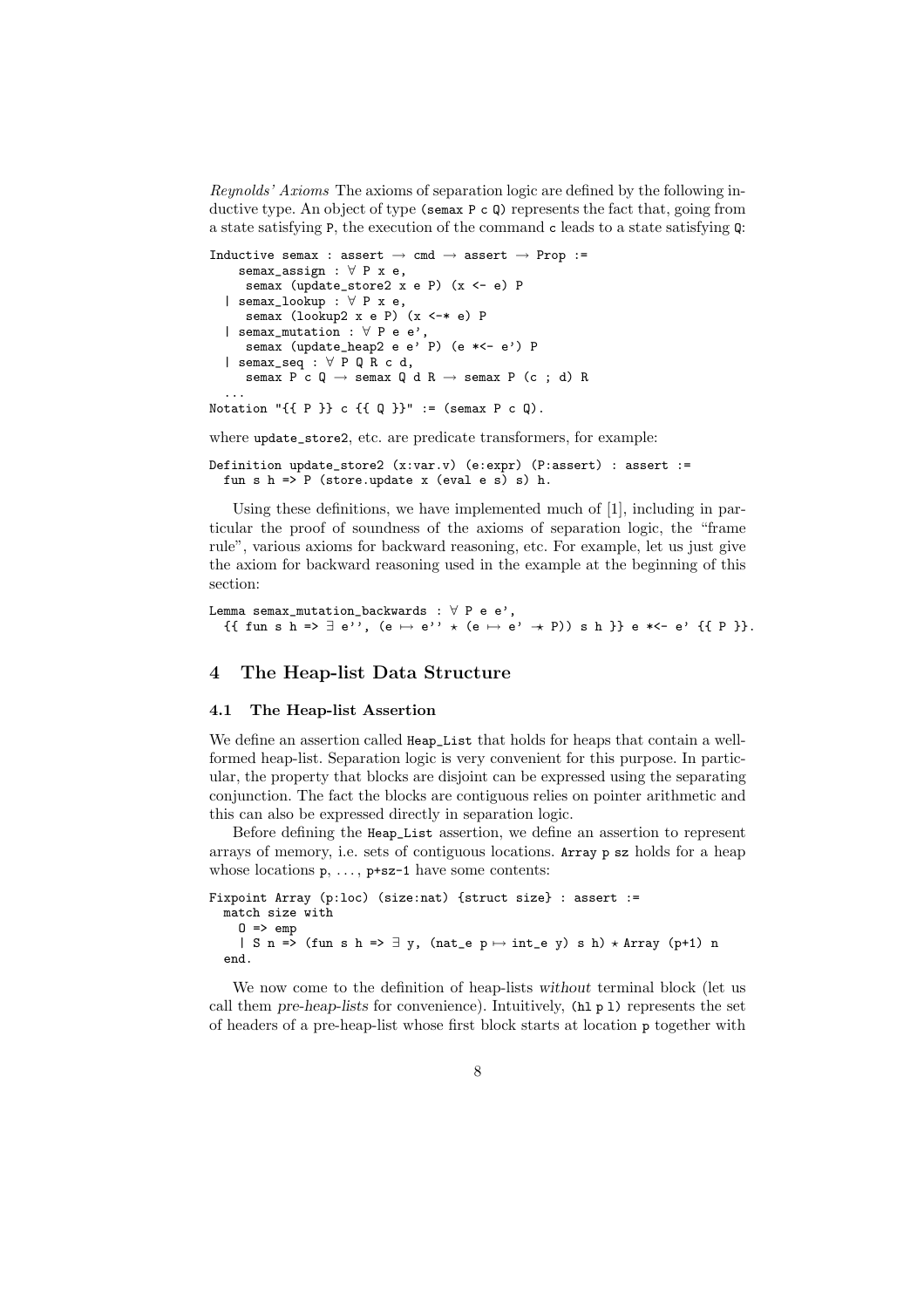the set of free blocks (the allocated blocks are left outside); information about the blocks is captured by the parameter  $(1:list (nat*bool))$ : the list of sizes and flags of the blocks (:: is the list constructor and nil is the empty list):

```
Inductive hl : loc \rightarrow list (nat*bool) \rightarrow assert :=
  | hl_last: ∀ s p h,
      emp s h \rightarrow h<br/>l p nil s h 
  | hl_Free: ∀ s h p h1 h2 size tl,
      h1 \perp h2 \rightarrow h = h1 \# h2 \rightarrow((nat_e p \Leftrightarrow Free::nat_e (p+2+size):init) \times (Array (p+2) size)) s h1 \rightarrowhl (p+2+size) tl s h2 \rightarrowhl p ((size,free)::tl) s h
  | hl_Allocated: ∀ s h p h1 h2 size tl,
      h1 \perp h2 \rightarrow h = h1 \uplus h2 \rightarrow(nat_e p \nleftrightarrow Allocated::nat_e (p+2+size)::nil) s h1 \rightarrowhl (p+2+size) tl s h2 \rightarrowhl p ((size,alloc)::tl) s h.
```
where free and alloc are synonymous for booleans. The first constructor specifies empty pre-heap-lists. The second constructor specifies pre-heap-lists that start with a free memory block (that is, a header marked as free and its associated block) followed by a pre-heap-list. The third constructor specifies pre-heaplists that start with an allocated memory header (in this case, the associated block is left outside). Observe that the definition above uses pointer arithmetic to guarantee that there is no lost space between linked blocks.

Finally, we define heap-lists (with terminal block). This is simply the separating conjunction of a pre-heap-list with a terminal block (an allocated block pointing to null):

```
Definition Heap_List (l:list (nat*bool)) (p:nat) : assert :=
  (hl p l) \star (nat_e (get_endl l p) \Rightarrow Allocated::null::nil).
```
where (get\_endl 1 p) returns the size of the domain covered by the list 1 from location p, i.e., the location of (the header of) the terminal block.

#### 4.2 Properties of Heap-lists

The heart of our verification of the Topsy heap manager consists of a few basic lemmas capturing the properties of operations such as compaction of blocks, splitting of a block, changing the status of blocks, etc. Since these operations rely on destructive updates, the properties in question are adequately expressed using the separating implication.

For example, the following lemma expresses compaction of two contiguous free blocks (++ is the list append function of Coq):

```
Lemma hl_compaction: ∀ l1 l2 size size' p s h,
  Heap_List (11 ++ (size, free)::(size', free)::nil ++ 12) p s h \rightarrow\exists y, (nat_e (get_endl 11 p + 1) \mapsto y \star(nat_e (get_endl l1 p + 1) \mapsto nat_e (get_endl l1 p + size + size' + 4) \rightarrowHeap_List (l1 ++ (size+size'+2,free)::nil ++ l2) p)) s h.
```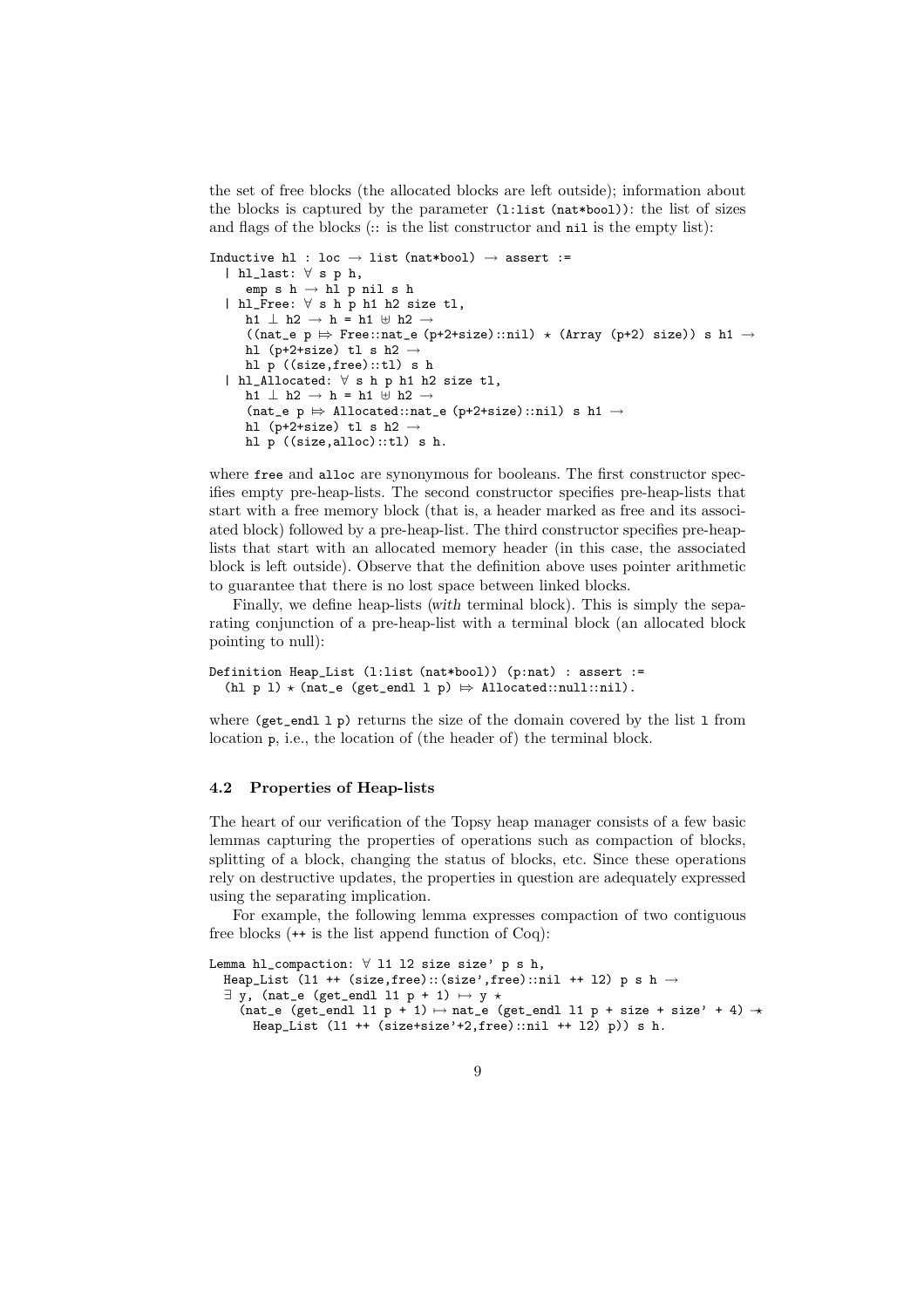The left-hand side of the (classical) implication states the existence of two contiguous free blocks (size,free) and (size',free). The right-hand side represents the destructive update of the "next" field of the first block that is made to point to the block following the second block. As a result, the first block sees its size increased by the size of the second block. The function get\_endl is used to compute the starting location of a block.

We can use this lemma to verify that a destructive update really performs compaction of blocks. Let us consider a concrete example:



In Coq, we input the following goal, that makes use of Heap\_List assertions:

```
Goal \forall p, {{ Heap_List ((8,free)::(10,free)::nil) p }}
           nat_e p +e int_e 1 *<- nat_e p +e int_e 22
          {{ Heap_List ((20,free)::nil) p }}.
```
The application of the axiom for backward reasoning (seen in Sect. 3.2) leads to:

```
p : nat
s : store.s
h : heap.h
H : Heap_List ((8, free) :: (10, free) :: nil) p s h
============================
 ∃ e'' : expr,
   ((nat_e p +e int_e 1) \mapsto e'' \star((nat_e p +e int_e 1) \mapsto (nat_e p +e int_e 22) \rightarrowHeap_List ((20, free) :: nil) p)) s h
```
This new goal is precisely the conclusion of the lemma we gave above. Application of this lemma terminates the proof.

# 5 Formal Verification

For each function of the heap manager, we give formal specifications using Hoare triples written with the encoding of Sect. 3 and the assertions of Sect. 4. We explain in more details the verification of the allocation function, because it is the most involved. All proof sketches can be found in Appendix A.

Prior to verification, the C source code of each function is translated into the programming language of separation logic. As a result of this translation, the signature of each function is augmented with parameters to represent local variables and the return value. This explains the differences between the signatures given in this section and in Sect. 2.1. The translation is explained in Sect. 6.2.

## 5.1 Formal Verification of Initialization

The initialization function hmInit transforms a given area of raw memory into an initial heap-list that consists of a single free block. In the source code, this area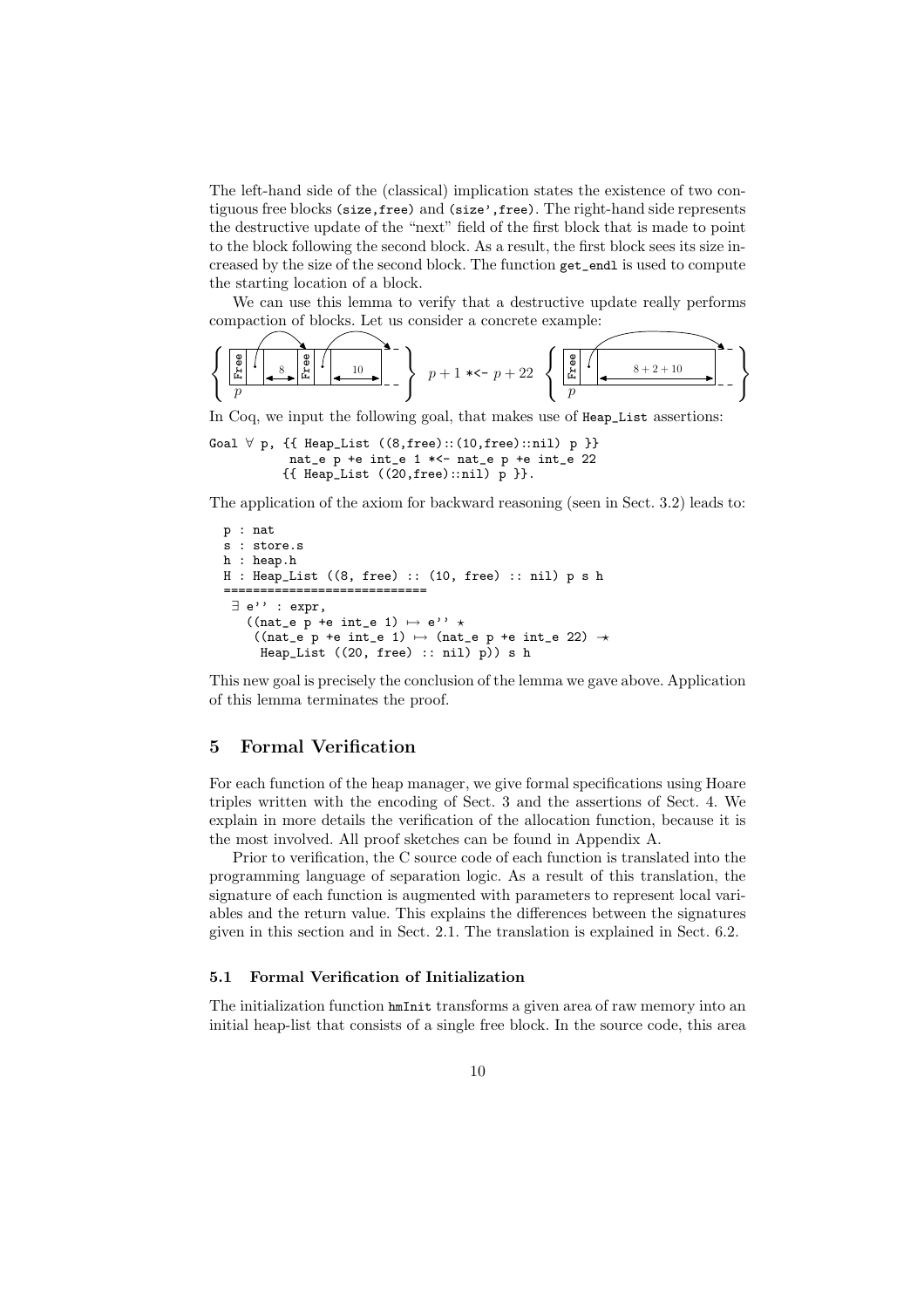starts at location hmStart and has a fixed length KERNELHEAPSIZE. We formally verify hmInit for the general case of any starting location and any size greater than 4: the minimal space needed for two headers (the header of the free block and the header of the terminal block):

```
Definition hmInit_specif := \forall p size, size \geq 4 \rightarrow{ {\{ \text{Array } p \text{ size } \}} hmInit p size { {\{ \text{Heap\_List } ((size-4,free)::ni1) p \}} }.
```
The size of the array of memory corresponding to the free block is the size of the whole area of memory minus the size of the two headers. The verification of this triple is done almost automatically using a tactic provided by our Coq implementation. The non-automatic part is due to the translation of the assertions Array and Heap\_List into the fragment of separation logic handled by this tactic. See Sect. 6.1 for more details.

Despite its apparent simplicity, this function turns out to be buggy, as we explain in Sect. 7.1.

#### 5.2 Formal Verification of Allocation

The allocation function hmAlloc searches for a large-enough free block in the heap-list, possibly performing compaction of free blocks if needed. If an adequate block is found, it is split into an allocated block (whose location is returned) and a free block (available for further allocations); otherwise, an error is returned.

We introduce new assertions to simplify specifications. Under the hypothesis that (Heap\_List 1st p0) holds, the assertion  $(In_h111st (p,size,flag)$  p0) means that the block starting at location p has size size and flag flag. The assertion  $(s \mid b)$  holds when b is true in the store s.

As stated informally in Sect. 2.2, the specification of the allocation function consists in checking that (1) newly allocated blocks have at least the requested size, (2) they do not overlap with already allocated memory blocks (they are "fresh"), and (3) neither previously allocated memory blocks nor the rest of the memory is modified.

The formal specification of hmAlloc follows. In the pre-condition, we isolate some already allocated block  $(x,size,alloc)$ . In the post-condition, we ensure that (1) the newly allocated block  $(y, size'')$ , alloc) has an appropriate size (i.e., greater than the requested size), (2) this newly allocated block does not overlap with previously allocated blocks (more precisely, the newly allocated block is built out of free blocks since (Heap\_List 1 adr  $\star$  Array (y+2) size''), and it cannot be the previously allocated block x since  $x \neq y$ , and (3) previously allocated memory blocks and the rest of the memory are not modified (because these areas are left outside of the area described by the Heap\_List assertion). The second disjunction in the post-condition applies when allocation fails.

```
Definition hmAlloc_specif := \forall adr x sizex size, adr > 0 \rightarrow size > 0 \rightarrow{{ fun s h => \exists 1, Heap_List 1 adr s h \land In_hl 1 (x, sizex, alloc) adr \land(s |= var_e hmStart == nat_e adr) }}
   hmAlloc result size entry cptr fnd stts nptr sz
  {{ fun s h => (\exists 1, \exists y, y > 0 \land (s |= var_e result == nat_e (y+2)) \land
```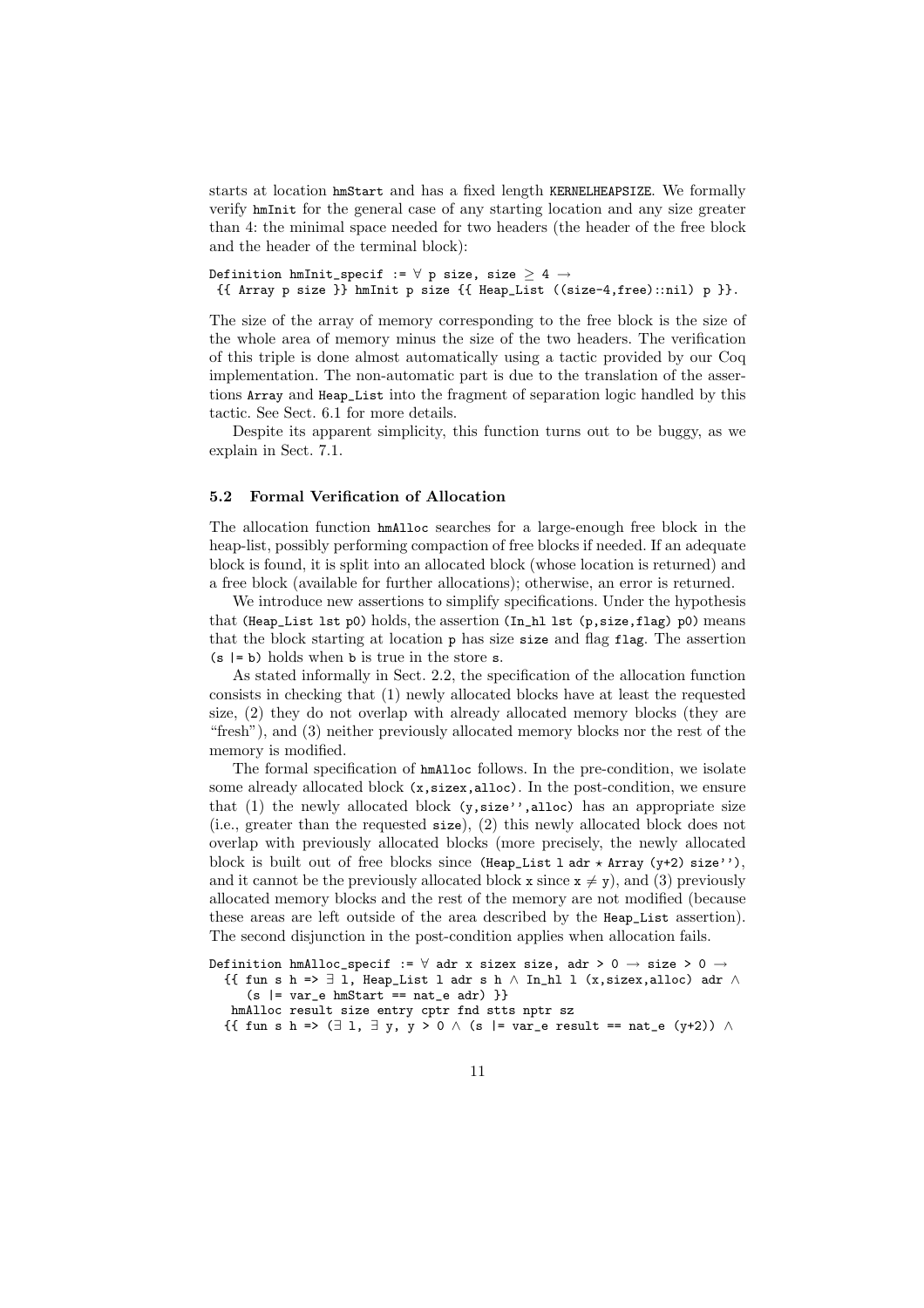```
\exists size'', size'' \geq size \wedge (Heap_List 1 adr \star Array (y+2) size'') s h \wedgeIn_hl l (x, sizex,alloc) adr \land In_hl l (y, size'',alloc) adr \land x \neq y)
∨
(\exists 1, (s |= var_e result == nat_e 0) \wedgeHeap_List 1 adr s h \land In_hl 1 (x, sizex, alloc) adr) } }.
```
Other assertions are essentially technical. The equality about the variable hmStart and the location adr is necessary because the variable hmStart is actually global and written explicitly in the original C source code of the allocation function. The inequality about the location  $\frac{d}{dx}$  is necessary because the function implicitly assumes that there is no block starting at the null location. The inequality about the requested size is not necessary, it is just to emphasize that null-allocation is a special case (see Sect. 7.1 for a discussion).

The allocation function relies on three functions to do (heap-)list traversals, compaction of free blocks, and eventually splitting of free blocks. In the rest of this section, we briefly comment on the verification of these three functions.

Traversal The function findFree traverses the heap-list in order to find a largeenough free block. It takes as parameters the requested size and a return variable entry to be filled with the location of an appropriate block if any:

```
Definition findFree_specif := \forall adr x sizex size, size > 0 \rightarrow adr > 0 \rightarrow{{ fun s h => \exists l, Heap_List l adr s h \land In_hl l (x, sizex, alloc) adr \land(s = (var_e hmsstart == nat_e adr) &&& (var_e result == null)) }}
   findFree size entry fnd sz stts
  {f f fun s h => \exists l, Heap_List l adr s h \land In_hl l (x, sizex, alloc) adr \land(s |= (var_e hmStart == nat_e adr) &&& (var_e result == null)) \wedge((∃ y, ∃ size'', size'' ≥ size ∧ In_hl l (y,size'',free) adr ∧
      (s = (var_e entry == nat_e y) &&& (nat_e y >> null)))
      ∨
      s |= var_e entry == null) }}.
```
The post-condition asserts that the search succeeds and the return value corresponds to the starting location of a large-enough free block, or the search fails and the return value is null.

Compaction The function compact is invoked when traversal fails. Its role is to merge all the contiguous free blocks of the heap-list, so that a new traversal can take place and hopefully succeeds:

```
Definition compact_specif:= \forall adr size sizex x, size > 0 \rightarrow adr > 0 \rightarrow{f fun s h => \exists l, Heap_List l adr s h \wedge In_hl l (x, sizex, alloc) adr \wedge(s | = (var_e hmStart == nat_e adr) &&& (var_e result == null) &&&
             \{\text{var}_e \text{ cptr} == \text{nat}_e \text{ adr})\}compact cptr nptr stts
{f{ fun s h => \exists l, Heap_List l adr s h \land In_hl l (x, sizex, alloc) adr \land(s = (var_e e hmstart == nat_e adr) &&& (var_e result == null)) }}.
```
The formal specification of compact asserts that it preserves the heap-list structure. Its verification is technically involved because it features two nested loops and therefore large invariants. The heart of this verification is the application of the compaction lemma already given in Sect. 4.2.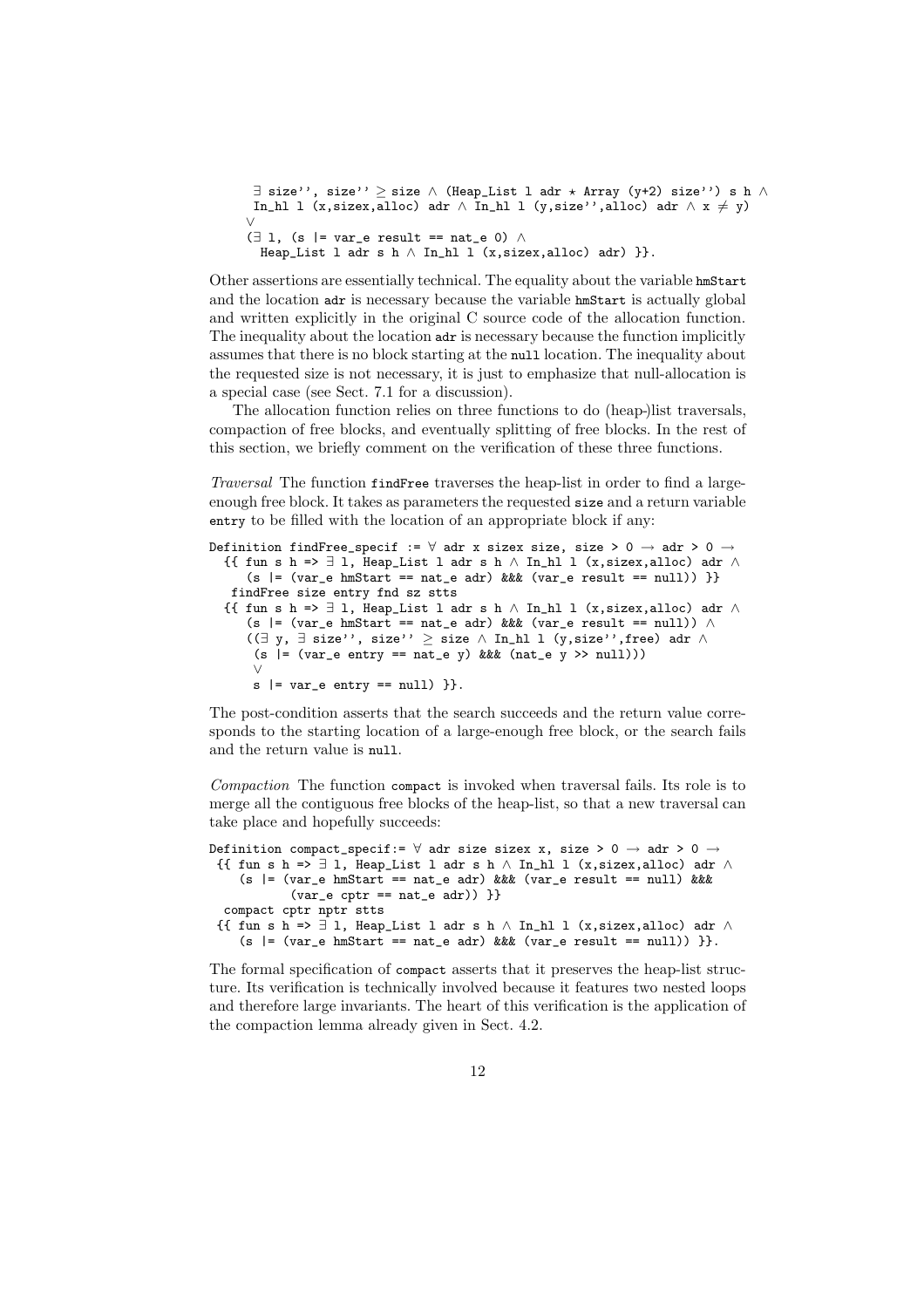Splitting The function split splits the candidate free block into an allocated block of appropriate size and a new free block:

```
Definition split_specif := \forall adr size sizex x, size > 0 \rightarrow adr > 0 \rightarrow\{ \text{f fun s } h \Rightarrow \exists l, \text{Heap\_List } l \text{ adr s } h \wedge \text{In } hl \text{ } l \text{ (x,size,alloc) } \text{ adr } \wedge(s |= (var_e hmStart == nat_e adr) &&& (var_e result == null)) \wedge(∃ y, ∃ size'', size'' ≥ size ∧ In_hl l (y,size'',free) adr ∧
        (s |= var_e entry == nat_e y) \land y > 0 \land y \neq x) }}
   split entry size cptr sz
  {ffun s h => \exists 1, In_hl 1 (x, sizex, alloc) adr \wedge(∃ y, y > 0 ∧ (s |= var_e entry == int_e y) ∧
         (∃ size'', size'' ≥ size ∧
           (Heap_List l adr \star Array (y+2) size'') s h \wedgeIn_hl 1 (y, size'', alloc) adr \land y \neq x)) }}.
```
The pre-condition asserts that there is a free block of size greater than size starting at the location pointed by entry (this is the block found by the previous list traversal). The post-condition asserts the existence of an allocated block of size greater than size (that is in general smaller than the original free block used to be).

#### 5.3 Formal Verification of Deallocation

The deallocation function hmFree does a list traversal; if it runs into the location passed to it, it frees the corresponding block, and fails otherwise. Besides the fact that an allocated block becomes free, we must also ensure that hmFree does not modify previously allocated blocks nor the rest of the memory; here again, this is taken into account by the definition of Heap\_List:

```
Definition hmFree_specif := \forall p x sizex y sizey statusy, p > 0 \rightarrow{f fun s h => \exists l, (Heap_List l p * Array (x+2) sizex) s h \wedgeIn_hl l (x,sizex,alloc) p \land In_hl l (y,sizey,statusy) p \landx \neq y \land s |= var_e hmStart == nat_e p }}
   hmFree (x+2) entry cptr nptr result
  {f f un s h \Rightarrow \exists 1, Heap\_List 1 p s h \wedgeIn_hl l (x,sizex,free) p \land In_hl l (y,sizey,statusy) p \lands |= var_e result == HM_FREEOK}}.
```
The main difficulty of this verification was to identify a bug that allows for deallocation of the terminal block, as we explain in Sect 7.1.

## 6 Practical Aspects of the Implementation

#### 6.1 About Automation

Since our specifications take into account many details of the actual implementation, a number of Coq tactics needed to be written to make them tractable.

Tactics to decide disjointness and equality for heaps turned out to be very important. In practice, proofs of disjointness and equality of heaps are ubiquitous, but tedious because one always needs to prove disjointness to make unions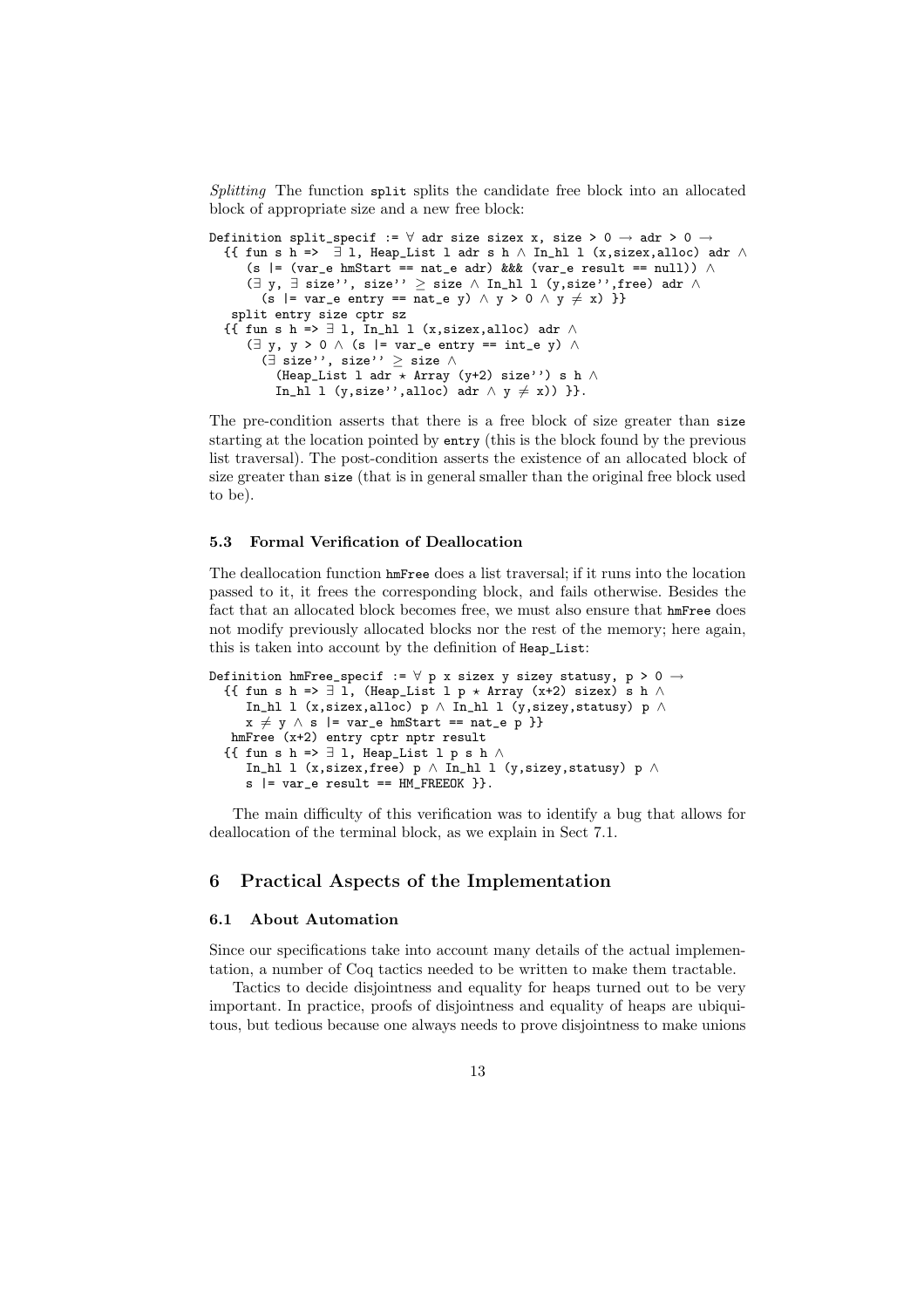of heaps commute; this situation rapidly leads to intricate proofs. For example, the proof of the lemma hl\_compaction given in Sect. 4.2 leads to the creation of 15 sub-heaps, and 14 hypotheses of equality and disjointness. With these hypotheses, we need to prove several goals of disjointness and equality. Fortunately, the tactic language of Coq provides us with a means to automate such reasoning.

We also developed a certified tactic to verify automatically programs whose specifications belong to a fragment of separation logic without the separating implication (to compare with related work, this is the fragment of [9] without inductively defined datatypes).

We used this tactic to verify the hmInit function, leading to a proof script three times smaller than the corresponding interactive proof we made (58 lines/167 lines). Although the code in this case is straight-line, the verification is not fully automatic because our tactic does not deal directly with assertions such as Array and Heap\_List.

Let us briefly comment on the implementation of this tactic. The target fragment is defined by the inductive type assrt. The tactic relies on a weakestprecondition generator wp\_frag whose outputs are captured by another inductive type L\_assrt. Using this weakest-precondition generator, a Hoare triple whose pre/post-conditions fall into the type assrt is amenable to a goal of the form assrt  $\rightarrow$  L\_assrt  $\rightarrow$  Prop. Given a proof system LWP for such entailments, one can use the following lemma to automatically verify Hoare triples:

```
Lemma LWP_use: \forall c P Q R,
  wp_frag (Some (L_elt Q)) c = Some R \rightarrowLWP P R \rightarrow{{ assrt_interp P }} c {{ assrt_interp Q }}.
```
—The function assrt\_interp projects objects of type assrt (a deep encoding) into the type assert (the shallow encoding introduced in this paper).

Goals of the form assrt  $\rightarrow$  L\_assrt  $\rightarrow$  Prop can in general be solved automatically because the weakest-precondition generator returns goals that are inside the range of Presburger arithmetic (pointers are rarely multiplied between each other) for which Coq provides a native tactic (namely, the Omega test).

#### 6.2 Translation from C Source Code

The programming language of separation logic is close enough to the subset of the C language used in the Topsy heap manager to enable a translation that preserves a syntactic correspondence. Thanks to this correspondence, it is immediate to identify a bug found during verification with its origin in the C source code. Below, we explain the main ideas behind the translation in question. Though it is systematic enough to be automated, we defer its certified implementation to future work and do it by hand for the time being.

The main difficulty in translating the original C source code is the lack of function calls and labelled jumps (in particular, the break instruction) in separation logic. To deal with function calls, we add global variables to serve as local variables and to carry the return value. To deal with the break instruction, we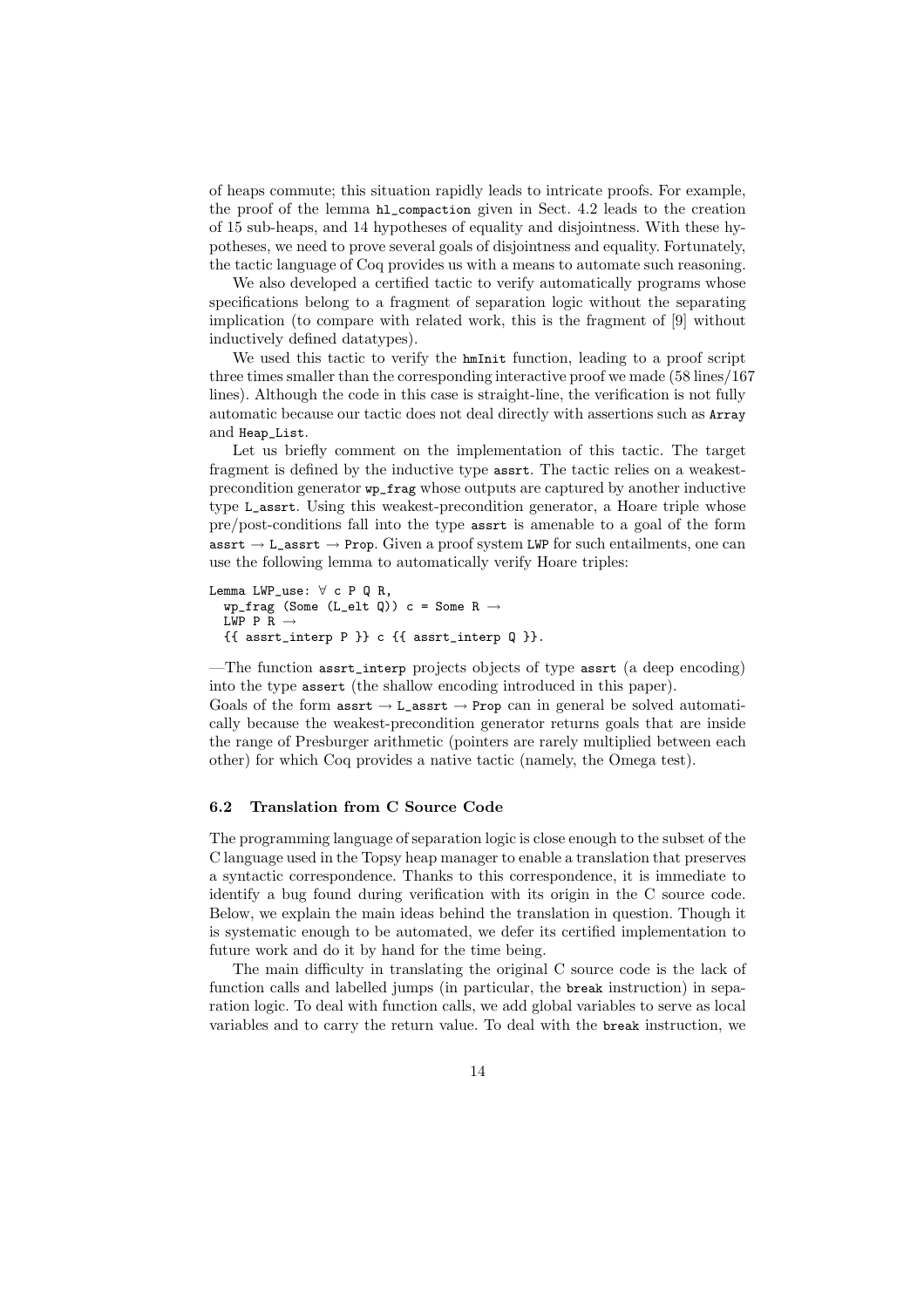```
static void compact(HmEntry at) {
 HmEntry atNext;
 while (at != NULL) {
  atNext = at->next;
  while ((at->status == HM_FREED) &&
          (atNext != NULL)) {
    if (atNext->status != HM_FREED)
          break;
    at->next = atNext->next;
    atNext = atNext->next;
  }
  at = at->next;}
                                             Definition compact (at
                                               atNext
                                               brk tmp cstts nstts:var.v :=
                                             while var_e at =/= null) (
                                               atNext <-* (at -.> next);
                                               brk \leftarrow \mathtt{nat\_e} 1 ;
                                               cstts <-* (at -.> status);
                                               while ((var_e cstts == Free) &&&
                                                        \text{var}_e atNext =/= null) &&&
                                                        (var e brk == nat e 1)) (
                                                   nstts \leftarrow* (atNext \leftarrow\cdot status);
                                                   ifte (var_e nstts =/= Free) thendo (
                                                      brk < - nat_e 0
                                                   ) elsedo (
                                                       tmp \leftarrow* atNext \leftarrow> next;
                                                      at -.> next *<- var_e tmp;atNext <-* atNext -.> next
                                                   ));
                                               at \leftarrow* (at \leftarrow\cdot next)
                                             ).
```
Fig. 1. Code Translation from C to Coq—Example

add a global variable and a conditional branching to force exiting where loops can break.

Another minor point is that we need to add temporary variables to make up for the restricted set of expressions and commands of separation logic. For example, the evaluation of an expression in separation logic never returns a location, only values, thus we need beforehand to load a location into variable to be able to use it in a boolean expression; also, there is no command to lookup and mutate memory at the same time. We overcome these restrictions by decomposing complex expressions and commands, and using temporary variables. These temporary variables correspond to the parameters written without vowels in our specifications.

By way of example, Fig. 1 displays side-by-side the original compact function and its Coq counterpart.

Table 1 summarizes the whole Coq implementation.

# 7 Benefits of Formal Verification

The main output of our experiment is that we have found several issues and bugs in the original source code of the Topsy heap manager. Another output is the Coq implementation of separation logic, that is readily available for other experiments. In particular, the verification of the Topsy heap manager in itself can actually be used for other verifications.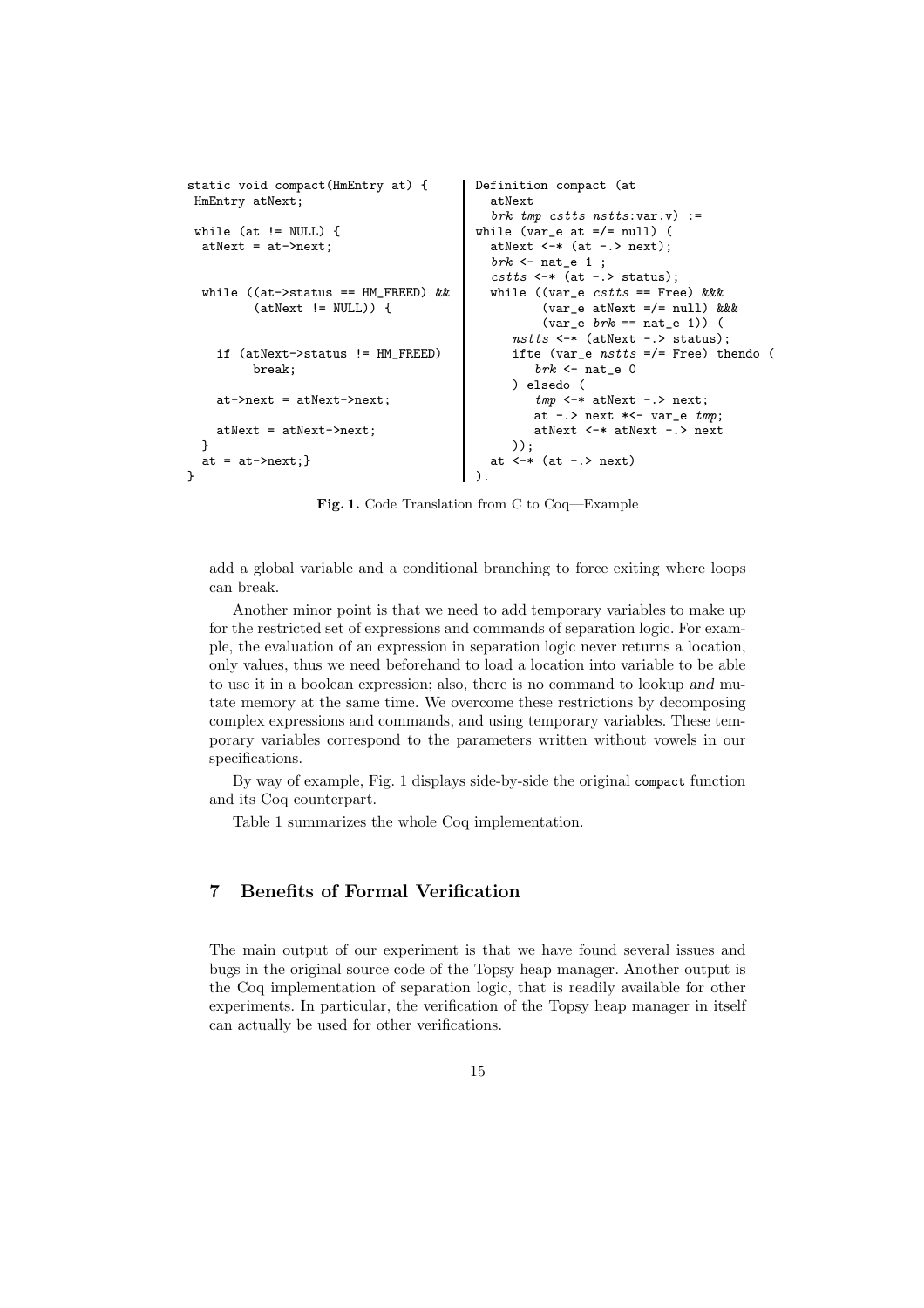| Script files           | Contents (lines)                                      |
|------------------------|-------------------------------------------------------|
| util.v                 | Non-standard lemmas about integers, lists, etc. (825) |
| heap.v                 | Modules for locations, values, and heaps (2388)       |
| bipl.v                 | Separation logic connectives (with tactics) (1579)    |
| axiomatic.v            | Separation logic triples, frame rule (1080)           |
| VC. V                  | Weakest-precondition generator (196)                  |
| contrib.v              | Various lemmas (arrays, etc.) (1077)                  |
| contrib_tactics.v      | Various tactics (Omega extensions, etc.) (324)        |
| examples.v             | Small examples (411)                                  |
| example_reverse_list.v | Reverse-list example (383)                            |
| frag.v                 | Tactic for a fragment of separation logic (1972)      |
| frag_examples.v        | Examples for the tactic above (176)                   |

total: 10411 lines

| Script files    | Contents (lines)                                           |
|-----------------|------------------------------------------------------------|
| topsy_hm.v      | Heap-list definition and properties (1015)                 |
| topsy_hmInit.v  | Initialization code, specification, and verification (313) |
| topsy_hmAlloc.v | Allocation code, specifications, and verifications (2762)  |
| topsy_hmFree.v  | Deallocation code, specification, and verification (536)   |
|                 | hmAlloc_example.v Example of Sect. 7.2 $(130)$             |

total: 4756 lines

Table 1. Coq Implementation Overview

## 7.1 Issues and Bugs found in the Original Source Code

Out of Range Initialization When verifying the initialization function of the heap manager (Sect. 5.1), we found that the header of the terminal block was actually written outside of the memory area reserved for the heap manager. This illegal destructive update made the Heap\_List assertion unprovable because the latter holds for a fixed area of memory. We corrected this bug by changing a single arithmetic operation, suggesting a programming miss. In all fairness, we must say that this bug was corrected in versions of Topsy posterior to version 2 (that we are using for verification).

Optimizations of Allocation When verifying the allocation function (Sect. 5.2), we found several useless operations that suggested immediate optimizations.

One such useless operation is the possibility to allocate a non-empty memory block (that is, a header and a non-empty array of memory) when performing a null-size allocation. Since null-size allocations are not filtered out, the alignment calculation is applied anyway, resulting in a non-empty allocation (in addition to the header). This was highlighted when writing assertions. We improved the implementation by forcing failure for null-size allocation.

Among other optimizations, there were useless assignments (to dead variables) and useless tests. For example, there were two identical variables assignments before calling and at the beginning of the findFree function; this was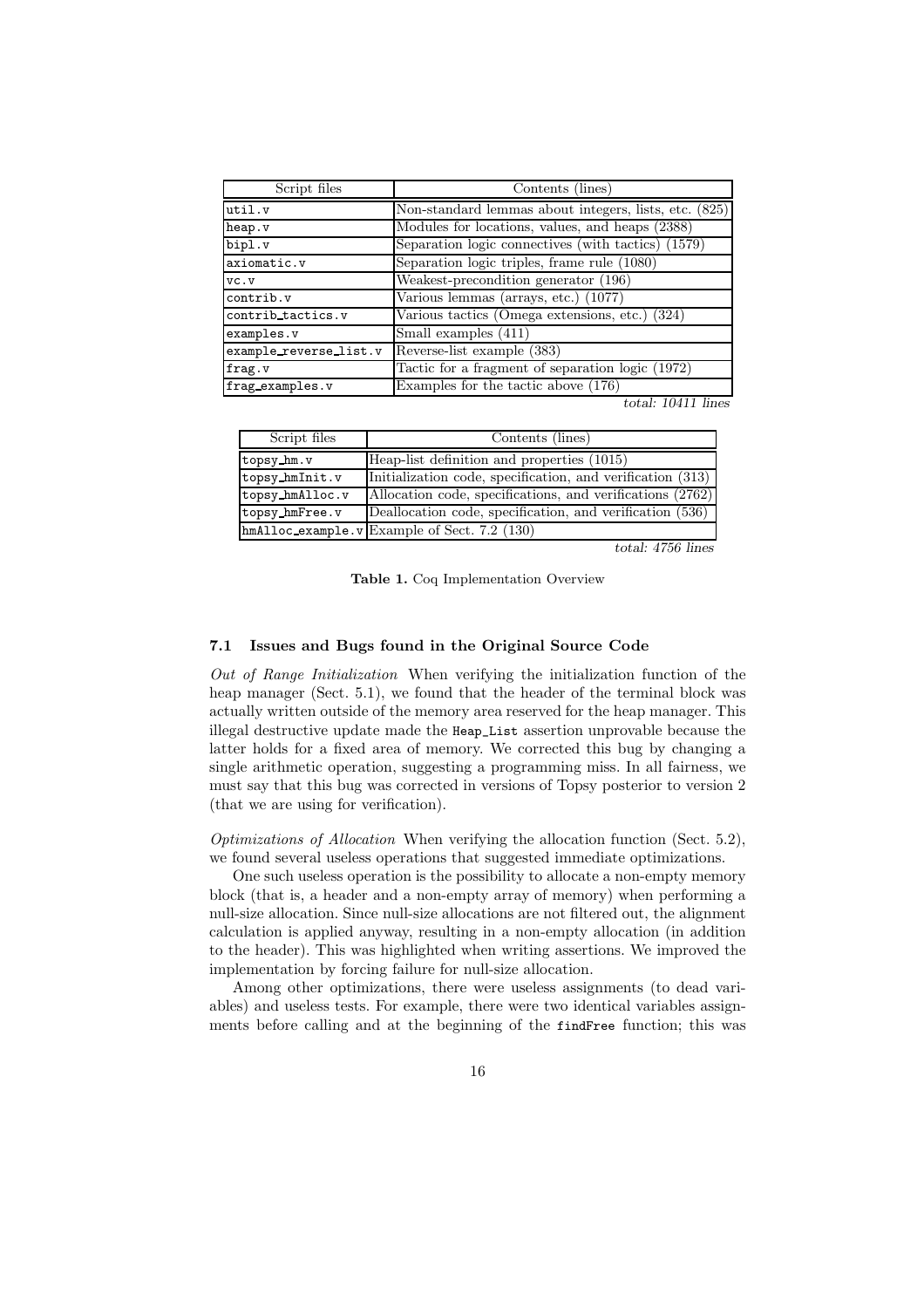highlighted when writing the loop invariant in findFree. More interestingly, there was a useless test in the compact function. The second conjunct of the test of the inner loop (see Fig. 1) is useless because only the terminal block marked as allocated can point to null. Such an optimization cannot be done by an ordinary compilers, contrary to the former one.

Deallocation of the Terminal Block When verifying the deallocation function (Sect. 5.3), we found that it was possible to suppress allocable space without performing any allocation. This is because it is possible to deallocate the terminal block of the heap-list to trick compaction. The problem is better explained by the following scenario:



In this scenario, the terminal block is preceded by a free block. If we deallocate the terminal block and try to allocate a too-large block, this will trigger compaction and cause the leading free block to point to null. This problem is easily identified by the Heap List assertion that enforces the terminal block to be marked as allocated. We fixed this problem by adding a test on the "next" field of the block to be deallocated in the deallocation function.

## 7.2 Using the Verification Result to Verify Other Code

Our verification of the Topsy heap manager provides us with new separation logic axioms that can be used for dynamic memory allocation without resorting to the native malloc/free commands of separation logic. In other words, we can use the specifications of hmAlloc and hmFree as triples to verify programs. For example, let us consider the following program:

```
Definition hmAlloc_example result entry cptr fnd stts nptr sz v :=
hmAlloc result 1 entry cptr fnd stts nptr sz;
ifte (var_e result =/= nat_e 0) thendo (
   (var_e result *<- int_e v)
) elsedo ( skip ).
```
This program allocates a new block using hmAlloc, stores its location into the variable result, and stores some value v into this block. Using the specification of hmAlloc proved in Sect. 5.2, we can prove the following specification:

```
Definition hmAlloc_example_specif := \forall v x e p, p > 0 \rightarrow{f} (nat_e x \mapsto int_e e) \star(fun s h => \exists 1, (s |= var_e hmStart == nat_e p) \wedgeHeap_List l p s h \land In_hl 1 (x, 1, alloc) p) }}
  hmAlloc_example result entry cptr fnd stts nptr sz v
 {f \{ \text{fun } s \ h \Rightarrow s \ |= \text{var}_e \ \text{result} \ = \text{end}_e \ 0 \ \cdot \text{const}}((nat_e x \mapsto int_e e) \star (var_e result \mapsto int_e v) \star TT \star(fun s h => \exists l, Heap_List l p s h \land In_hl l (x,1,alloc) p)) s h }}.
```
The post-condition asserts that, in case of successful allocation, the newly allocated block is separated from any previously allocated block.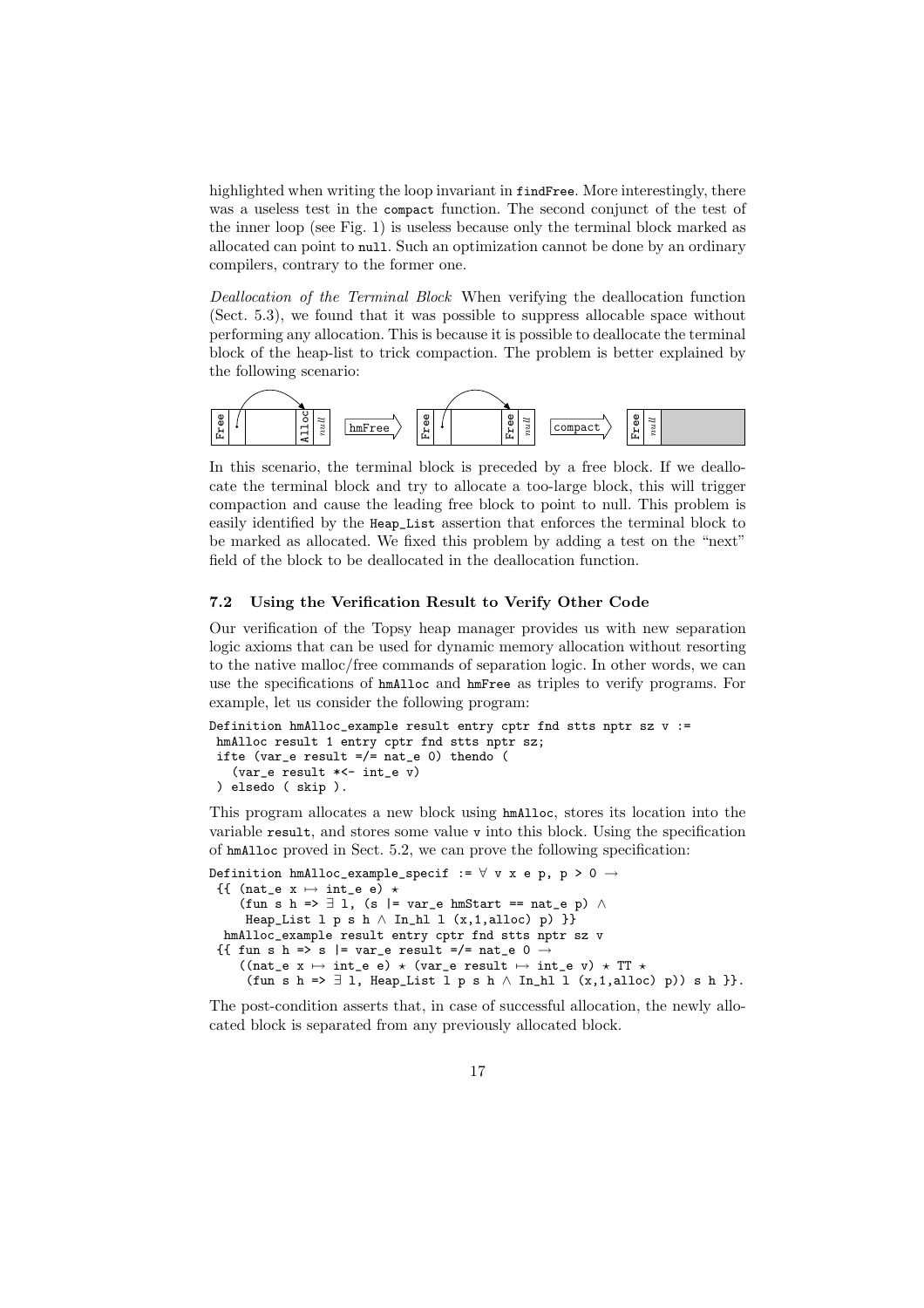# 8 Related Work

Our use case is reminiscent of work by Yu et al. that propose an assembly language for proof-carrying code and apply it to certification of dynamic storage allocation [7]. The main difference is that we deal with existing C code, whose verification is more involved because it has not been written with verification in mind. In particular, the heap-list data structure has been designed to optimize space usage; this leads to trickier manipulations (e.g., nested loop in compact), longer source code, and ultimately bugs, as we saw in Sect. 7.1. Also both allocators differ: the Topsy heap manager is a real allocation facility in the sense that the allocation function is self-contained (the allocator of Yu et al. relies on a pre-existing allocator) and that the deallocation function deallocated only valid blocks (the deallocator of Yu et al. can deallocate partial blocks).

The implementation of separation logic we did in the Coq proof assistant improves the work by Weber in the Isabelle proof assistant [8]. We think that our implementation is richer since it benefits from a substantial use case. In particular, we have developed several practical lemmas and tactics. Both implementations also differ in the way they implement heaps: we use an abstract data type implemented by means of modules for the heap whereas Weber uses partial functions.

Mehta and Nipkow developed modeling and reasoning methods for imperative programs with pointers in Isabelle [12]. The key idea of their approach is to model each heap-based data structure as a mapping from locations to values together with a relation, from which one derives required lemmas such as separation lemmas. The combination of this approach with Isabelle leads to compact proofs, as exemplified by the verification of the Schorr-Waite algorithm. In contrast, separation logic provides native notions of heap and separation, making it easier to model, for example, a heap containing different data structures (as it is the case for the hmInit function). The downside of separation logic is its special connectives that call for more implementation work regarding automation.

Tuch and Klein extended the ideas of Mehta and Nipkow to accommodate multiple datatypes in the heap by adding a mapping from locations to types [13]. Thanks to this extension, the authors certified an abstraction of the virtual mapping mechanism in the L4 kernel from which they generate verified C code. Obviously, such a refinement strategy is not directly applicable to the verification of existing code such as the Topsy heap manager. More importantly, the authors point that the verification of the implementation of malloc/free primitives is not possible in their setting because they "break the abstraction barrier" (Sect. 6 of [13]).

Schirmer also developed a framework for Hoare logic-style verification inside Isabelle [11]. The encoded programming language is very rich, including in particular procedure calls, and heap-based data structures can be modeled using the same techniques as Mehta and Nipkow. Thanks to the encoding of procedure calls, it becomes easier to model existing source code (by avoiding, for example, the numerous variables we needed to add to translate the source code of the Topsy heap manager into our encoding of separation logic). However, it is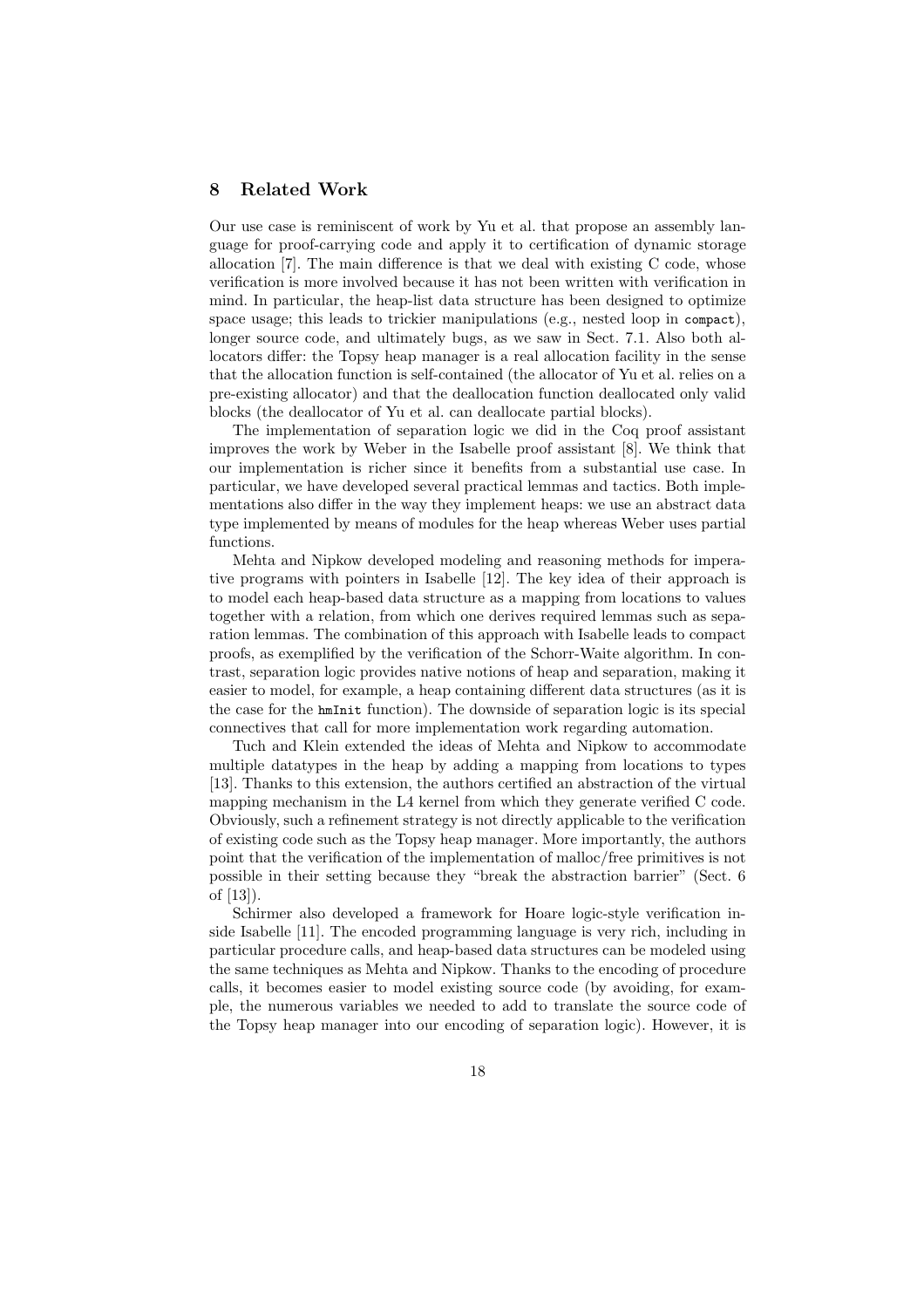not clear whether this richer encoding scales well for verification of non-trivial examples.

Caduceus [14] is a tool that takes a C program annotated with assertions and generates verification conditions that can be validated with various theorem provers and proof assistants. It has been used to verify several non-trivial C programs including the Schorr-Waite algorithm [15]. The verification of the Topsy heap manager could have been done equally well using a combination of Caduceus and Coq. However, Caduceus does support separation logic. Also, we needed a verification tool for assembly code in Topsy; for this purpose, a large part of our implementation for separation logic is readily reusable (this is actually work in progress). Last, we wanted to certify automation inside Coq instead of relying on a external verification condition generator.

Berdine, Calcagno and O'Hearn have developed Smallfoot, a tool for checking separation logic specifications [10]. It uses symbolic execution to produce verification conditions, and a decision procedure to prove them. Although Smallfoot is automatic (even for recursive and concurrent procedures), the assertions only describe the shape of data structures without pointer arithmetic. Such a limitation excludes its use for data structures such as heap-lists.

## 9 Conclusion

In this paper, we formally specified and verified the heap manager of the Topsy operating system inside the Coq proof assistant. In order to deal with pointers and ensure the separation of memory blocks, we used separation logic. This verification approach proved very effective since it enabled us to find bugs in the original C source code. In addition, this use-case led us to develop a Coq library of lemmas and tactics that is reusable for other formal verifications of low-level code.

Recent Work According to the specification described in this paper, an allocation function that always fails is correct. A complementary specification should make clearer the condition under which the allocation function is expected to succeed. In Topsy, allocation always succeeds when there is a list of contiguous free blocks whose compaction has the requested size. We have recently completed the verification of such a specification:

```
Definition hmAlloc_specif2 := \forall adr size, adr > 0 \rightarrow size > 0 \rightarrow{{ fun s h => ∃ l1, ∃ l2, ∃ l,
    (Heap_List (l1 ++ (Free_block_list 1) ++ 12) adr) s h \wedgeFree_block_compact_size l \geq size \wedge(s |= var e hmStart == nat e adr) }}
 hmAlloc result size entry cptr fnd stts nptr sz
 {{ fun s h => ∃ l, ∃ y,
      y > 0 ∧ (s |= var_e result == nat_e (y+2)) ∧
      ∃ size'', size'' ≥ size ∧
      (Heap_List l adr \star Array (y+2) size'') s h \wedgeIn_hl l (y,size'',alloc) adr }}.
```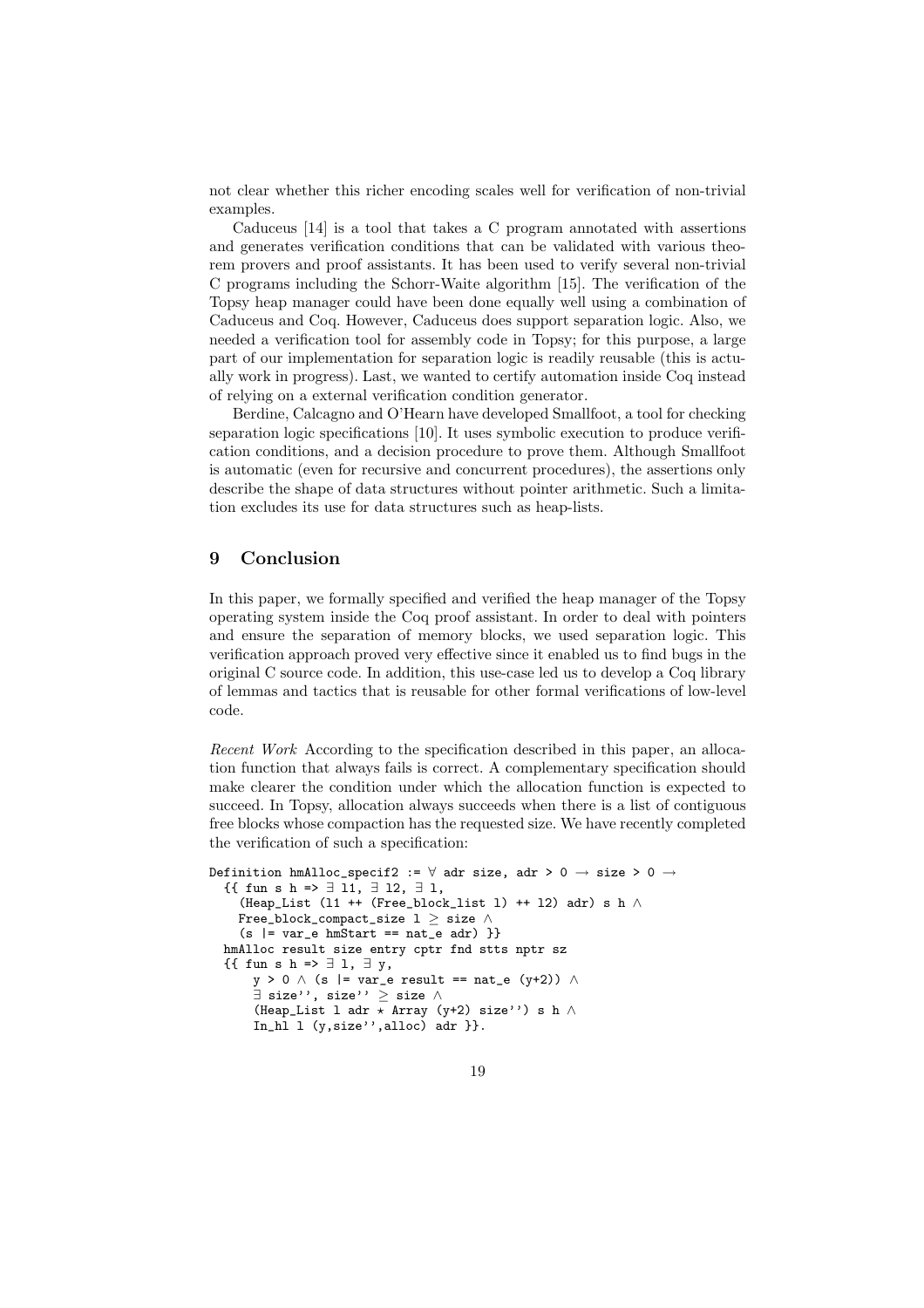This verification turned out to be technically more involved than the one described in this paper because of the numerous clauses required by the verification of compact.

Acknowledgments The authors would like to thank Prof. Andrew W. Appel and his colleagues at INRIA for numerous suggestions that substantially improved the Coq implementation.

#### References

- 1. John C. Reynolds. Separation Logic: A Logic for Shared Mutable Data Structures. In 17th IEEE Symposium on Logic in Computer Science (LICS 2002), p. 55–74. Invited lecture.
- 2. Lukas Ruf and various contributors. TOPSY A Teachable Operating System. http://www.topsy.net/.
- 3. Lukas Ruf, Claudio Jeker, Boris Lutz, and Bernhard Plattner. Topsy v3: A NodeOS For Network Processors. In 2nd International Workshop on Active Network Technologies and Applications (ANTA 2003).
- 4. Various contributors. The Coq Proof assistant. http://coq.inria.fr.
- 5. Nicolas Marti, Reynald Affeldt, and Akinori Yonezawa. Towards Formal Verification of Memory Properties using Separation Logic. In 22nd Workshop of the Japan Society for Software Science and Technology (JSSST 2005).
- 6. Reynald Affeldt and Nicolas Marti. Towards Formal Verification of Memory Properties using Separation Logic. http://savannah.nongnu.org/projects/seplog. Online CVS.
- 7. Dachuan Yu, Nadeem Abdul Hamid, and Zhong Shao. Building Certified Libraries for PCC: Dynamic Storage Allocation. Science of Computer Programming, 50(1- 3):101–127. Elsevier, Mar. 2004.
- 8. Tjark Weber. Towards Mechanized Program Verification with Separation Logic. In 13th Conference on Computer Science Logic (CSL 2004), volume 3210 of LNCS, p. 250–264. Springer.
- 9. Josh Berdine, Cristiano Calcagno, and Peter W. O'Hearn. A Decidable Fragment of Separation Logic. In 24th International Conference on Foundations of Software Technology and Theoretical Computer Science (FSTTCS 2004), volume 3328 of LNCS, p. 97–109. Springer.
- 10. Josh Berdine, Cristiano Calcagno, and Peter W. O'Hearn. Symbolic Execution with Separation Logic. In 3rd Asian Symposium on Programming Languages and Systems (APLAS 2005), volume 3780 of LNCS, p. 52–68. Springer.
- 11. Norbert Schirmer. A Verification Environment for Sequential Imperative Programs in Isabelle/HOL. In 11th International Conference on Logic for Programming, Artificial Intelligence, and Reasoning (LPAR 2004), volume 3452 of LNCS, p. 398– 414. Springer.
- 12. Farhad Mehta and Tobias Nipkow. Proving Pointer Programs in Higher-Order Logic. In Information and Computation, 199:200–227. Elsevier, 2005.
- 13. Harvey Tuch and Gerwin Klein. A Unified Memory Model for Pointers. In 12th International Conference on Logic for Programming, Artificial Intelligence, and Reasoning (LPAR 2005), volume 3835 of LNCS, p. 474–488. Springer.
- 14. Jean-Christophe Filliâtre. Multi-Prover Verification of C Programs. In 6th International Conference on Formal Engineering Methods (ICFEM 2004), volume 3308 of LNCS, p. 15–29. Springer.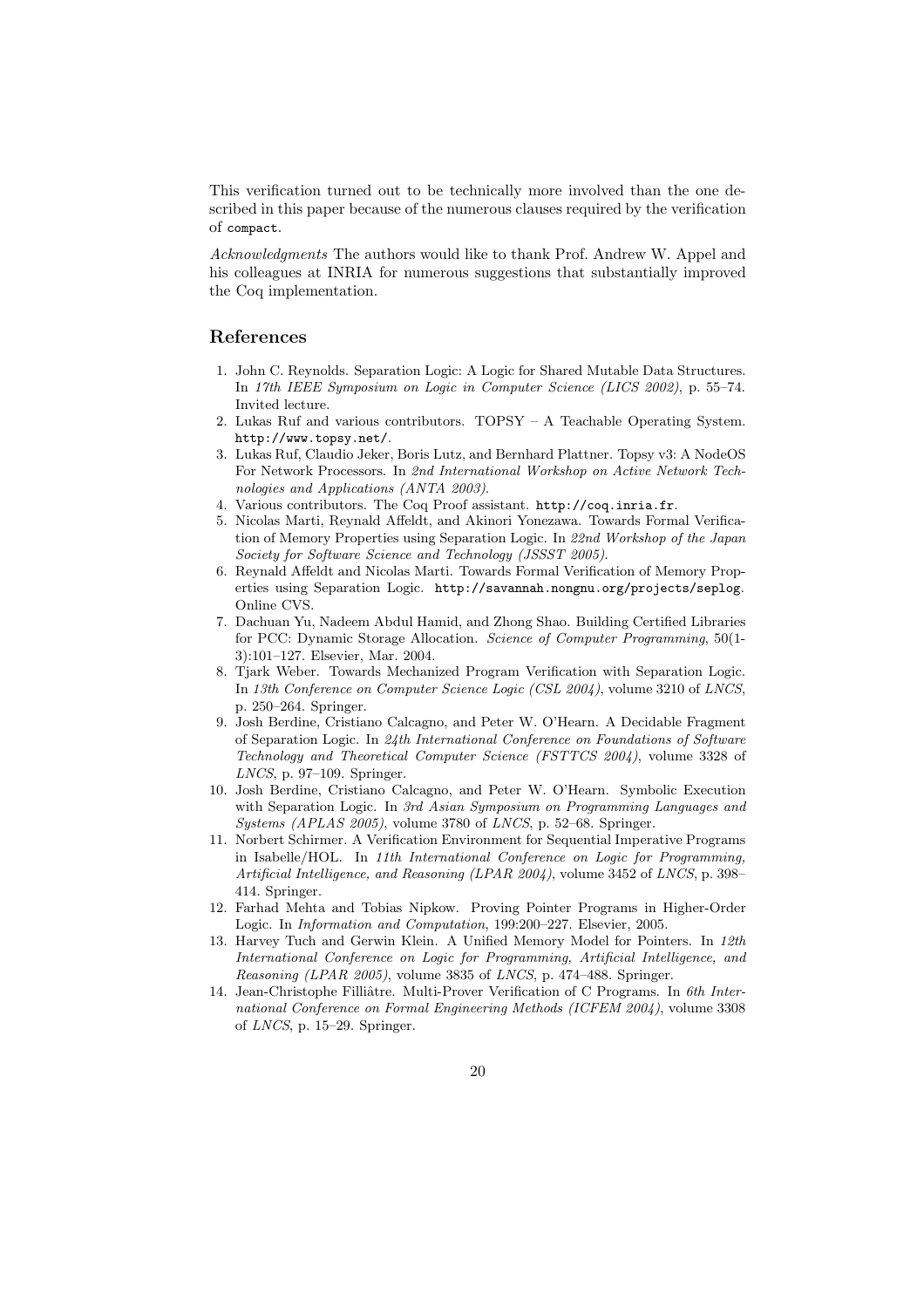15. Thierry Hubert and Claude Marché. A case study of C source code verification: the Schorr-Waite algorithm. In 3rd IEEE International Conference on Software Engineering and Formal Methods (SEFM 2005).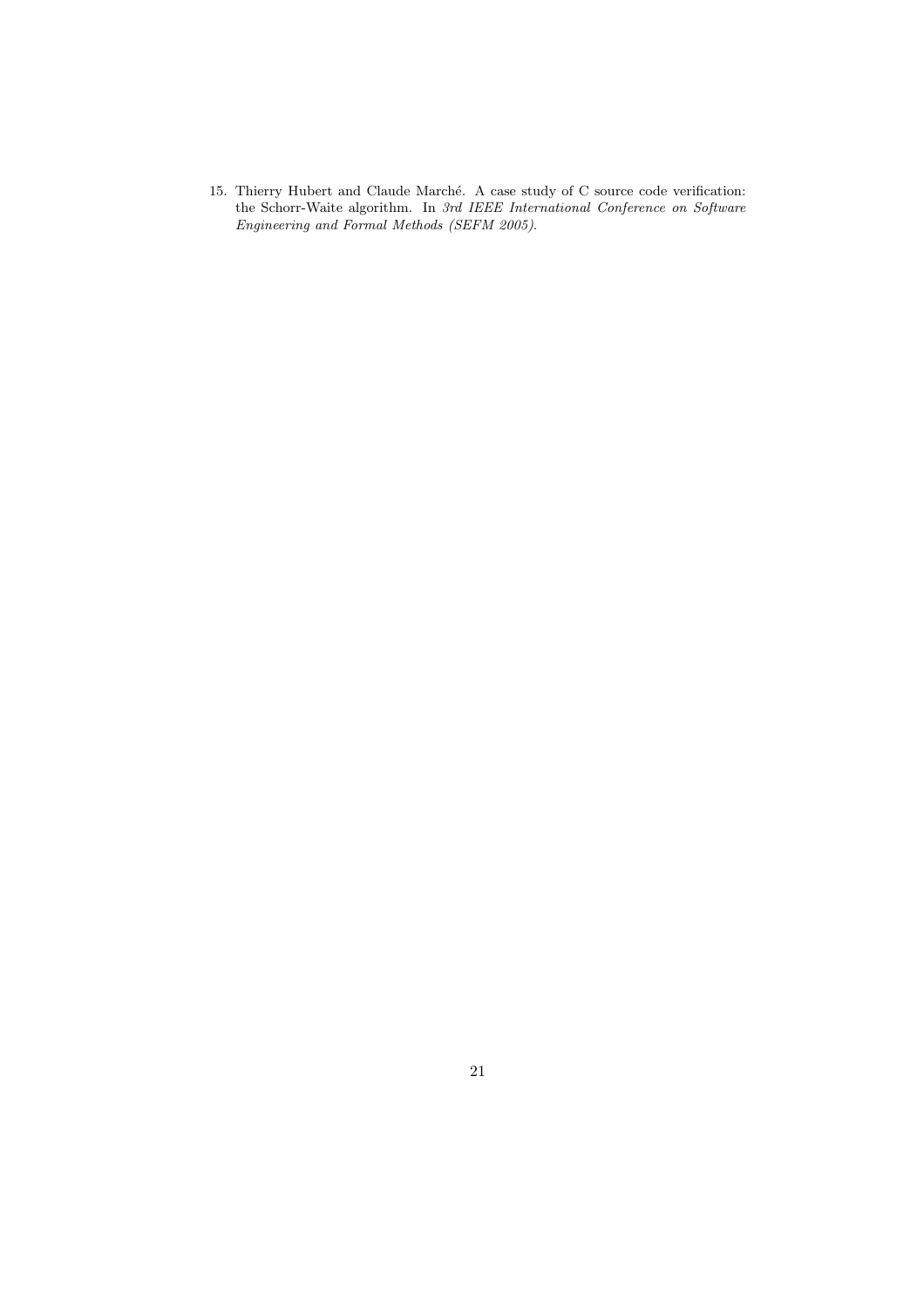# A Proof Sketches for hmAlloc and hmFree

We provide a bird's-eye view of the formal verification of hmAlloc and hmFree using proof sketches. For each function, the Coq model is displayed side-by-side with relevant assertions: each command is juxtaposed with its post-condition, its pre-condition being the post-condition of the previous command. Assertions corresponding to loop invariants are boxed. The grayed areas indicate where the key lemmas are applied (the name of the corresponding lemma is underlined).

The assertions are written in an abbreviated syntax to save space:

- We write  $HL(l, adr)$  for the assertion Heap List l adr.
- $(x, y, z) \in$ <sub>adr</sub> l stands for the assertion In hl l  $(x, y, z)$  adr.
- In all the proof sketches, the assertion  $hmsstart=adr$  holds.
- In the proof of compact, we write  $P_{\text{Allocated}}$  for all the assertions where cstts=Allocated; for states corresponding to these assertions, the loop is actually not executed.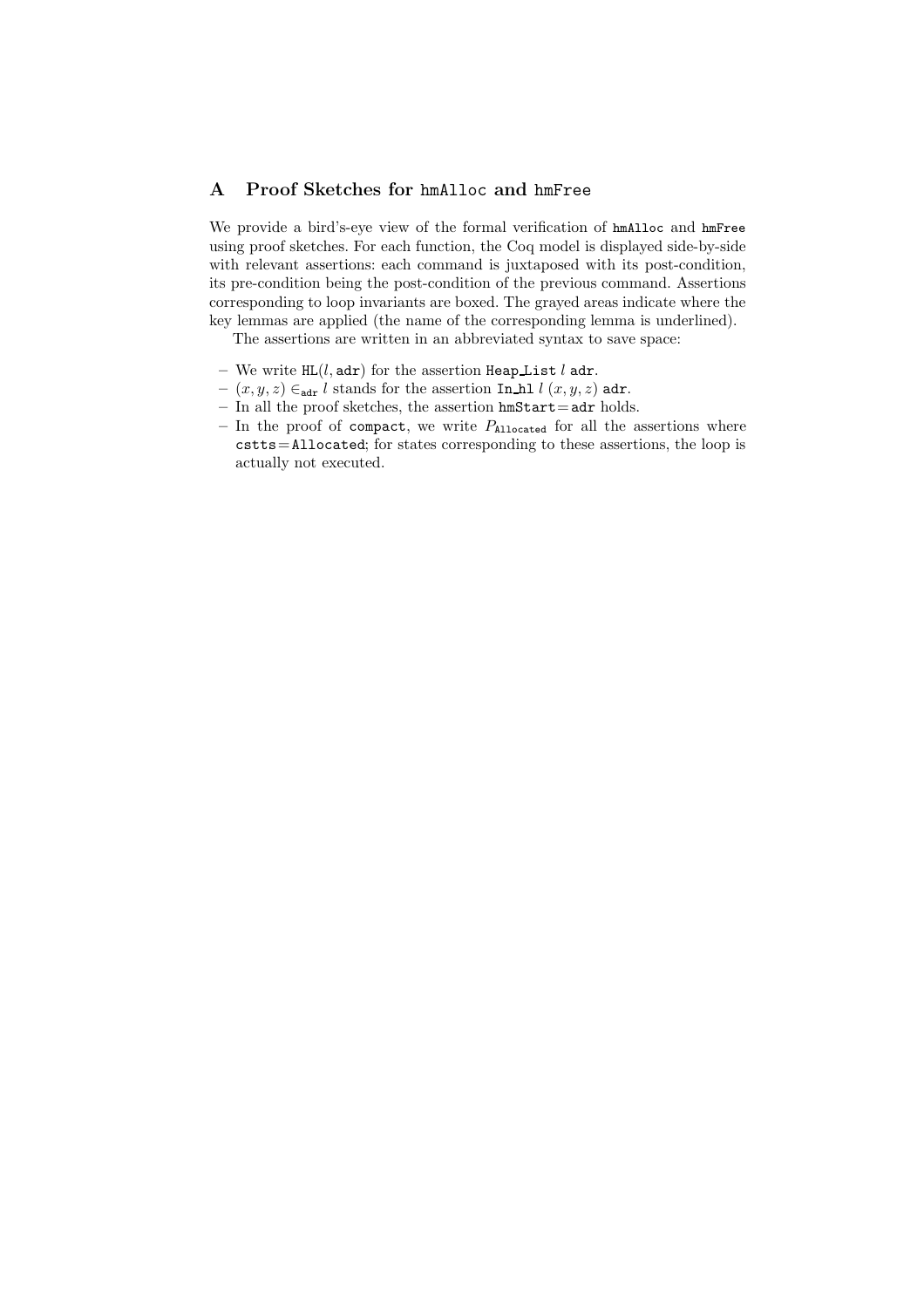```
Definition hmAlloc result size
                  entry cptr fnd stts nptr sz := 
                                                                                                          \{ \exists l.HL(l, \texttt{adr}) \land (x, size_x, \texttt{alloc}) \in_{\texttt{adr}} l \}1 result <- null; 
                                                                                                             {\exists l.HL(l, adr) ∧ (x, size<sub>x</sub>, alloc) ∈<sub>adr</sub> l \wedge result = 0 }
2 findFree size entry fnd sz stts;
                                                                                                               \textsf{T} \: \exists l.HL(l, \texttt{adr}) \land (x, size_x, \texttt{alloc}) \in_{\texttt{adr}} l \land \texttt{result}=0 \land \texttt{max}the contract of the contract of the contract of the contract of the contract of the contract of the contract of
                                                                                                               the contract of the contract of the contract of
                                                                                                               the contract of the contract of the contract of
                                                                                                               and the contract of the contract of the contract of the contract of the contract of the contract of the contract of

                                                                                                                                     (y, size_y, free) \in \text{char } l \wedge entry = y∃y.\exists size_y.size_y \geq \texttt{size} \land∨
                                                                                                                                                                     entry = 0. .
                                                                                                                                                                                                                         

                                                                                                                                                                                                                                                 the contract of the contract of
                                                                                                                                                                                                                                                 and the contract of the contract of the contract of the contract of the contract of the contract of the contract of
                                                                                                                                                                                                                                                 \sim

                                                                                                                                                                                                                                                  the contract of the contract of the contract of the contract of the contract of
3 ifte (entry == null) thendo (
4 cptr <- hmStart; 
                                                                                                              \int \exists l.HL(l, adr) \wedge (x, size_x, alloc) \in adr l \wedge \mathtt{result} \!=\! 0 \wedge lentry=0 \wedge \text{cptr} = \text{hmStart}5 compact cptr nptr stts; 
                                                                                                              \int \exists l.HL(l, adr) \land (x, size_x, alloc) \in_{\mathtt{adr}} l \land \mathtt{result} = 0 \land (entry = 06 findFree size entry fnd sz stts;
                                                                                                               \textsf{T} \: \exists l.HL(l, \texttt{adr}) \land (x, size_x, \texttt{alloc}) \in_{\texttt{adr}} l \land \texttt{result}=0 \land \texttt{blue}the contract of the contract of the contract of the contract of the contract of the contract of the contract of

                                                                                                               the contract of the contract of the contract of
                                                                                                               a contracto de la contracto de la contracto de la contracto de la contracto de la contracto de la contracto de

                                                                                                                                     (y, size_y, free) \in_{adr} l \wedge entry = y∃y.∃size<sub>y</sub>.size<sub>y</sub> \geq size ∧
                                                                                                                                                                             ∨
                                                                                                                                                                     entry = 0\simand the contract of the contract of the contract of the contract of the contract of the contract of the contract of
                                                                                                                                                                                                                                                 the contract of the contract of the contract of
                                                                                                                                                                                                                                                 the contract of the contract of
                                                                                                                                                                                                                                                 and the contract of the contract of the contract of the contract of the contract of the contract of the contract of
                                                                                                                                                                                                                                                 \sim

                                                                                                                                                                                                                                                the contract of the contract of the contract of the contract of the contract of
7 ) elsedo (
8 skip;
9 )
10 ifte (entry == null) thendo ( 
                                                                                                              \int \exists l.HL(l, adr) \land (x, size_x, alloc) \in _{\mathtt{adr}} l \land \mathtt{cl}result = 0 \wedge entry = 0(* HM ALLOCFAILED is equal to 0 *)
11 result <- HM ALLOCFAILED; 
                                                                                                              \int \exists l.HL(l, \texttt{adr}) \wedge (x, size_x, \texttt{alloc}) \in_{\texttt{adr}} l \wedge\big\{ result =HM_ALLOCFAILED ∧ entry = 0 \big\}12 ) elsedo (
                                                                                                              \int \exists l.HL(l, \texttt{adr}) \wedge (x, size_x, \texttt{alloc}) \in_{\texttt{adr}} l \wedge \texttt{result}=0 \wedge
                                                                                                                                                 ∃y.∃size<sub>y</sub>.size<sub>y</sub> \geq size \land(y, size_y, \texttt{free}) \in_{\texttt{adr}} l \wedge \texttt{entry} = y \wedge x \neq y\mathcal{L} = \{1, 2, \ldots, n\}
13 split entry size cptr sz;

                                                                                                                the contract of the contract of the contract of the contract of the contract of
                                                                                                               (x, size_x, \texttt{alloc}) \in_{\texttt{adr}} l \land (y, size_y, \texttt{alloc}) \in_{\texttt{adr}} l \land∃y.∃size<sub>y</sub>.sizey ≥ size ∧
                                                                                                                                  \exists l.HL(l, \texttt{adr}) \star Array (y + 2) size_y \wedgeresult = 0 \land entry = y \land x \neq y

                                                                                                                                                                                                                                          \overline{\phantom{a}} and the contract of the contract of the contract of the contract of the contract of the contract of
14 result \leq entry + 2;
15 ).
                                                                                                               \sim \sim

                                                                                                               and the state of the state of the

                                                                                                               and the contract of the contract of the
                                                                                                                (x, size_x, \texttt{alloc}) \in_{\texttt{adr}} l \wedge (y, size_y, \texttt{Alice}) \in_{\texttt{adr}} l \wedge
                                                                                                               the contract of the contract of
                                                                                                               and the contract of the contract of the

                                                                                                               ∃l.HL(l, adr) \land (x, size_x, alloc) \in _{adv} l \land∃y.∃size<sub>y</sub>.sizey \ge size \land\exists l.HL(l, \text{adr}) \star Array (y + 2) size<sub>y</sub> \wedgeresult = y+2 \wedge x \neq y∨
                                                                                                                                                                result = 0\sim \sim
                                                                                                                                                                                                                                            the contract of the contract of

                                                                                                                                                                                                                                            and the contract of the contract of
                                                                                                                                                                                                                                            and the contract of the contract of the contract of the contract of the contract of the contract of the contract of the contract of the contract of the contract of the contract of the contract of the contract of the contra
                                                                                                                                                                                                                                            \overline{\phantom{a}}

                                                                                                                                                                                                                                            and the contract of the contract of

                                                                                                                                                                                                                                             the contract of the contract of the contract of the contract of the contract of the contract of the contract of
```
Fig. 2. Proof sketch of hmAlloc (see Fig. 3, 4, and 5 for the proof sketches of findFree, compact, and split)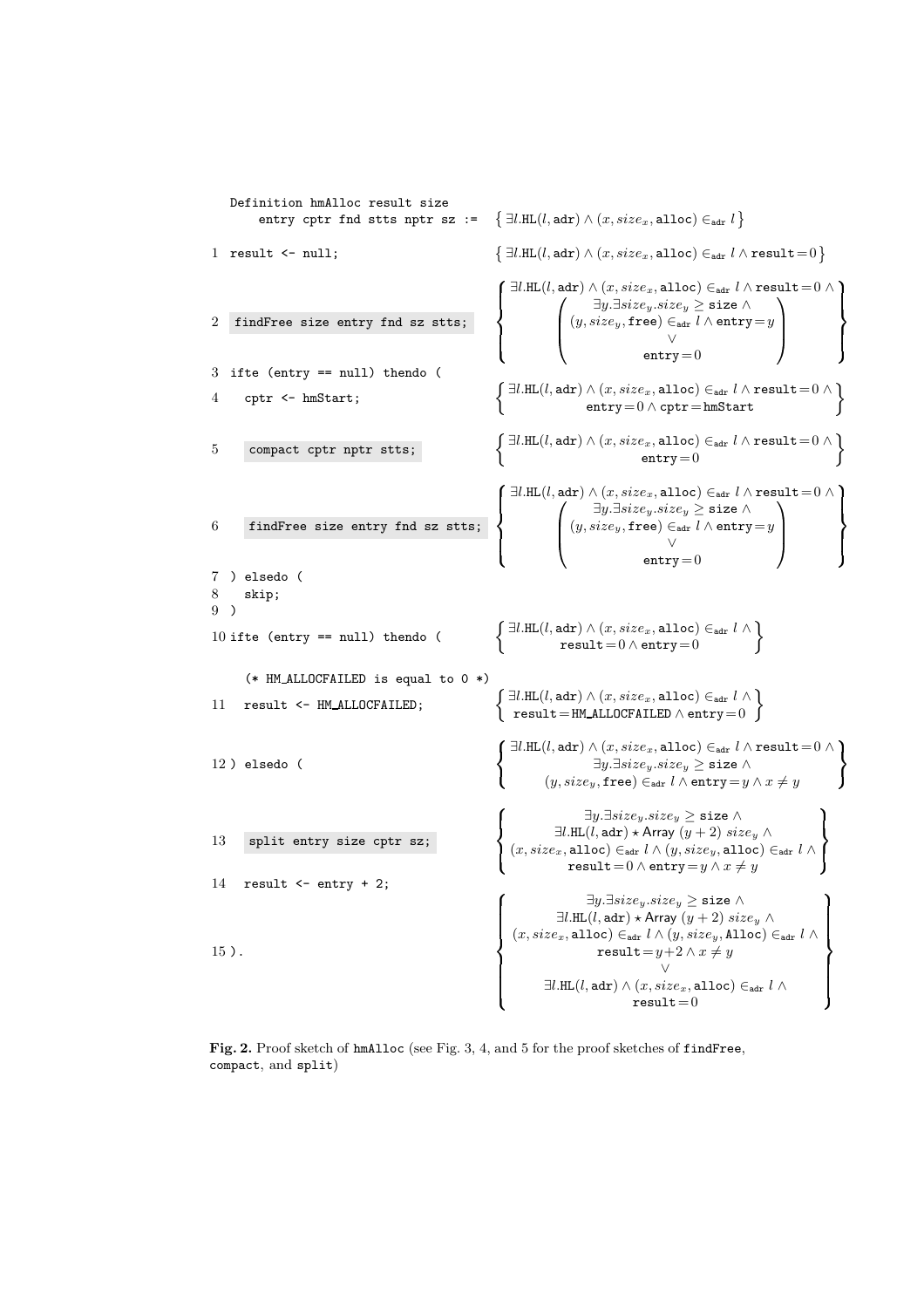

Fig. 3. Proof sketch of findFree (partial proof of hmAlloc in Fig. 2)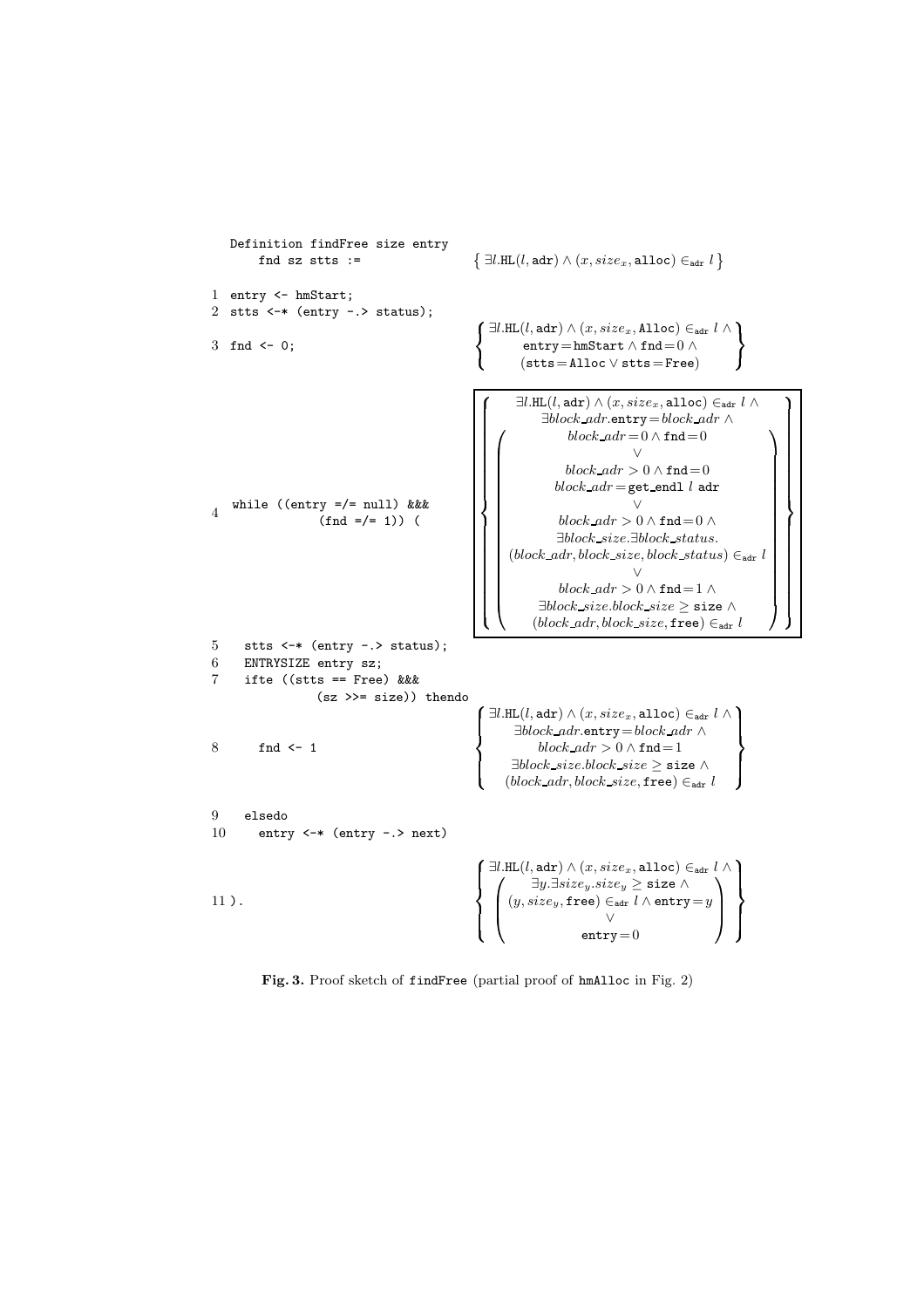

Fig. 4. Proof sketch of compact (partial proof of hmAlloc in Fig. 2)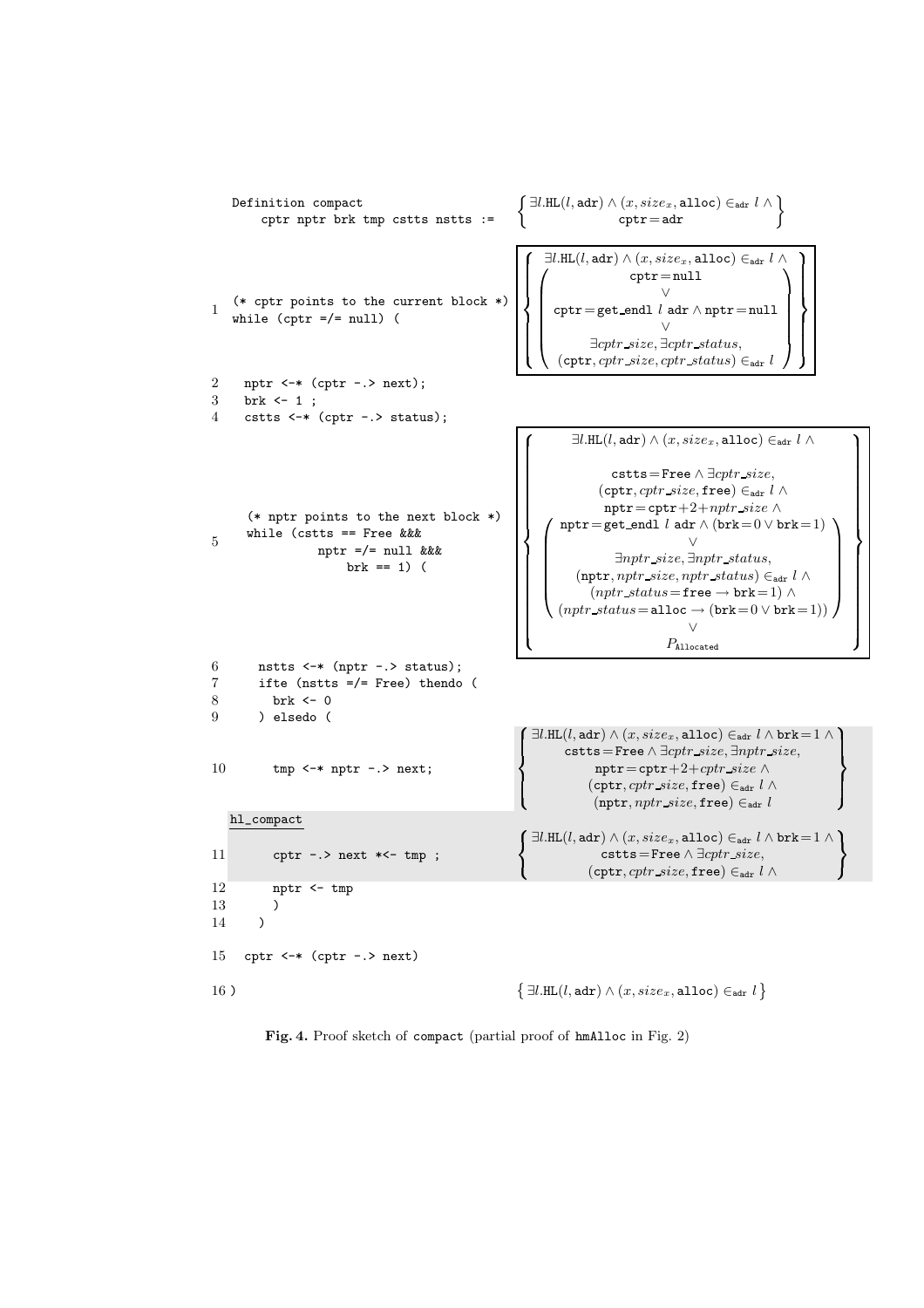```
Definition split entry size cptr sz :=
                                                                                                                                          \big(\exists l. \verb+HL+(l,adr)+\wedge(x, size_x, \verb+alloc)+\in_{\verb+adr} l\wedge\big)and the contract of the contract of the contract of the contract of the contract of the contract of

                                                                                                                                                              ∃y.∃size<sub>y</sub>.sizey ≥ size ∧
                                                                                                                                                                (y, size_y, \text{free}) \in_{\text{adr}} l \wedgeentry = y \wedge x \neq ythe contract of the contract of the contract of the contract of the contract of
                                                                                                                                                                                                                                                  \overline{\phantom{a}} the contract of the contract of the contract of the contract of the contract of
1 ENTRYSIZE entry sz;
                                                                                                                                          \bigcap ∃l.HL(l, adr) \wedge (x, size_x, alloc) \in _{\mathtt{adr}} l \wedgeand the contract of the contract of the contract of the contract of the contract of the contract of
                                                                                                                                          (y, size_y, \texttt{free}) \in_{\texttt{adr}} l \wedge y > 0 \wedge∃y.∃size<sub>y</sub>.size<sub>y</sub> \ge size ∧
                                                                                                                                                        entry = y \wedge x \neq y \wedge sz = size_y\mathbf{r}\blacksquare\overline{\phantom{a}} the contract of the contract of the contract of the contract of the contract of
2 ifte (sz \gg= (size + LEFTOVER + 2) thendo (
                                                                                                                                          \bigcap \exists l.HL(l, \texttt{adr}) \land (x, size_x, \texttt{alloc}) \in_{\texttt{adr}} l \landand the contract of the contract of the contract of the contract of the contract of
                                                                                                                                          (y, size_y, \texttt{free}) \in_{\texttt{adr}} l \wedge y > 0 \wedge∃y.∃size<sub>y</sub>.sizey ≥ size ∧
                                                                                                                                                        entry = y \wedge x \neq y \wedge sz = size_y

                                                                                                                                                                                                                                                  \blacksquare . The contract of the contract of the contract of the contract of the contract of the contract of the contract of the contract of the contract of the contract of the contract of the contract of the contract of the 
                                                                                                                                                                                                                                                  \overline{\phantom{a}} the contract of the contract of the contract of the contract of the contract of
3 cptr \leftarrow (entry + 2 + size);
4 sz \leftarrow\ast (entry \leftarrow\ast next);
                                                                                                                                          \sim \sim

                                                                                                                                           and the contract of the contract of the contract of the contract of the contract of the contract of the contract of

                                                                                                                                          cptr=entry+2+size \wedge sz=y+2+size<sub>y</sub> \wedge\exists l.HL(l, \texttt{adr}) \wedge (x, size_x, \texttt{alloc}) \in_{\texttt{adr}} l \wedge∃y.∃sizey.sizey ≥ size ∧
                                                                                                                                                            (y, size_y, \mathtt{free}) \in_{\mathtt{adr}} l \wedge y > 0 \wedgeentry = y \wedge x \neq y

                                                                                                                                                                                                                                                              . .

                                                                                                                                                                                                                                                               the contract of the contract of the contract of the contract of the contract of
       hl_splitting
5 (cptr -.> next) *<- sz;
6 (cptr -.> status) *<- Free;
7 (entry -.> next) *<- cptr
                                                                                                                                         \bigcap \exists l. \texttt{HL}(l, \texttt{adr}) \land (x, size_x, \texttt{alloc}) \in_{\texttt{adr}} l \land\{ \exists y . \exists size_y.size_y \geq \texttt{size} \land (y, size_y, \texttt{free}) \in_{\texttt{adr}} l \land \emptysetentry = y \wedge x \neq y \wedge y > 0

                                                                                                                                                                                                                                                                         and the contract of the contract of the contract of the contract of the contract of the contract of the contract of
8 ) elsedo (
9 skip
10 );
                                                                                                                                         \bigcap \exists l. \texttt{HL}(l, \texttt{adr}) \land (x, size_x, \texttt{alloc}) \in_{\texttt{adr}} l \land\set{\exists y . \exists size_y.size_y} \geq \texttt{size} \land (y, size_y, \texttt{free}) \in_{\texttt{adr}} l \land \emptysetentry =y \wedge x \neq y \wedge y > 0

                                                                                                                                                                                                                                                                         and the contract of the contract of the contract of the contract of the contract of the contract of the contract of
      hl_free2alloc
11 (entry -.> status) *<- Allocated.
                                                                                                                                          \sim \sim the contract of the contract of the contract of the contract of the contract of
                                                                                                                                          (x, size_x, \texttt{alloc}) \in_{\texttt{adr}} l \land (y, size_y, \texttt{alloc}) \in_{\texttt{adr}} l \land∃y.∃size<sub>y</sub>.size<sub>y</sub> \ge size \land\exists l.HL(l, \texttt{adr}) \times Array (y+2) size_y \wedgeentry =y \wedge x \neq y \wedge y > 0

                                                                                                                                                                                                                                                                           \mathcal{L} . The contract of the contract of the contract of the contract of the contract of the contract of the contract of the contract of the contract of the contract of the contract of the contract of the contract of th
                                                                                                                                                                                                                                                                           \overline{\phantom{a}} and the contract of the contract of the contract of the contract of the contract of
```
Fig. 5. Proof sketch of split (partial proof of hmAlloc in Fig. 2)